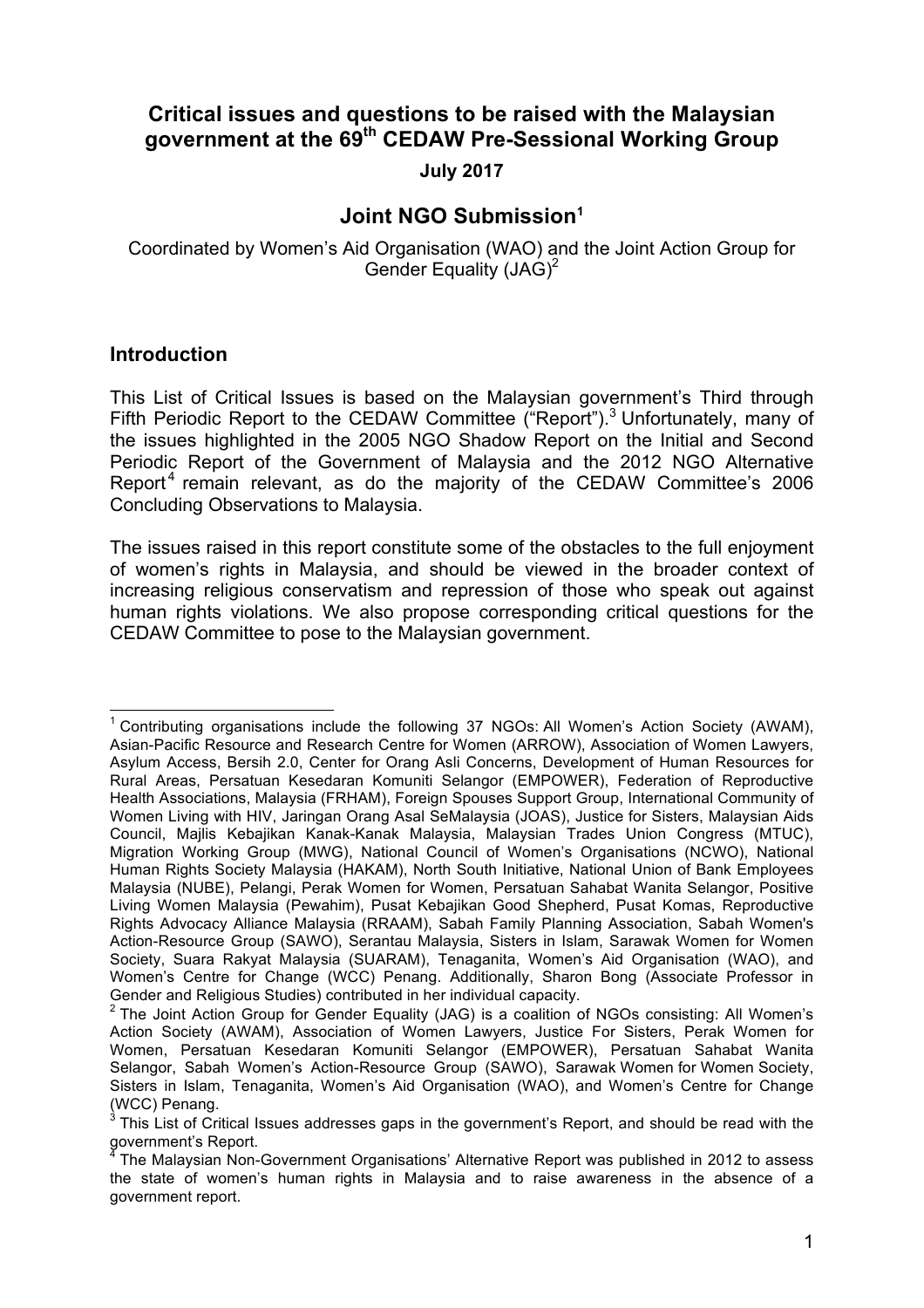# **Reservations**

- a) We commend the government on **lifting its reservations to CEDAW Articles 5(a), 7(b), and 16(2)**. However, little has been done to achieve the practical realisation of the intent of these Articles, as there has been no change in law or policy and the status quo remains.
- b) The government **has not removed its reservations to CEDAW Articles: 9(2), 16(1)(a), 16(1)(c), 16(1)(f), and 16(1)(g).** The government has not given any indication it intends to remove these reservations. In its Report, the government continues to justify the reservations as contextual and falling within the scope of Islamic Law.

# **Article 1: Definition of discrimination**

1.1 The CEDAW Committee recommended in 2006 that Malaysia incorporate the definition of both direct and indirect discrimination into the Federal Constitution (FC) and/or other appropriate national legislation. However, while discrimination has been defined in common law (see 2.1), the government has not defined discrimination in the FC or in legislation.

## **Article 2: Eliminating discrimination in the law**

- 2.1 Article 8(2) of the FC prohibits discrimination on the basis of gender. In the 2012 case of *Noorfadilla binti Ahmad Saikin v Chayed bin Basirun and Ors*  (*Noorfadilla*), the court accepted the definition of 'discrimination against women' as defined by Article 1 of CEDAW. It also went on to hold that CEDAW has the force of law in Malaysia.
	- 2.1.1 However, in the 2014 case of *AirAsia Berhad v Rafizah Shima binti Mohamed Aris (Air Asia)*, where an airline terminated a trainee due to her pregnancy, the Court found that Article 8(2) had not been violated. *Air Asia* **reversed the finding in** *Noorfadilla* **that CEDAW has the force of law in Malaysia, but the definition of 'discrimination against women' in Malaysia, as defined in** *Noorfadilla***, remains intact**.
	- 2.1.2 Despite this, the efficacy of Article 8(2) in protecting against gender discrimination has been limited by **the courts' interpretation that 8(2) does not apply to discrimination by private actors**. <sup>5</sup> This unjustifiable distinction between state and private actors continues to hamper the full enjoyment of women's rights in all areas of their lives. The government

 $5$  In the cases of Beatrice and Air Asia, the discriminating parties were public listed companies whereas it was the Education Department (a public authority) that discriminated against Noorfadilla. "The High Court erred in law and facts in not following the Federal Court's decision in Beatrice's case. It was clear the agreement between the appellant and the respondent was a lawful contract between private parties. Beatrice's case essentially stipulated that constitutional law, as a branch of public law, only addressed the contravention of an individual's right by a public authority."

Malayan Law Journal Reports/2014/Volume 5/AirAsia Bhd v Rafizah Shima bt Mohamed Aris- [2014] 5 MLJ318 – 3 July 2014. The Court of Appeal in *AirAsia Berhad v Rafizah Shima binti Mohamed Aris*  relied on the Federal Court's decision in *Beatrice AT Fernandez v Sistem Penerbangan Malaysia & Anor* [2005] 2 CLJ 713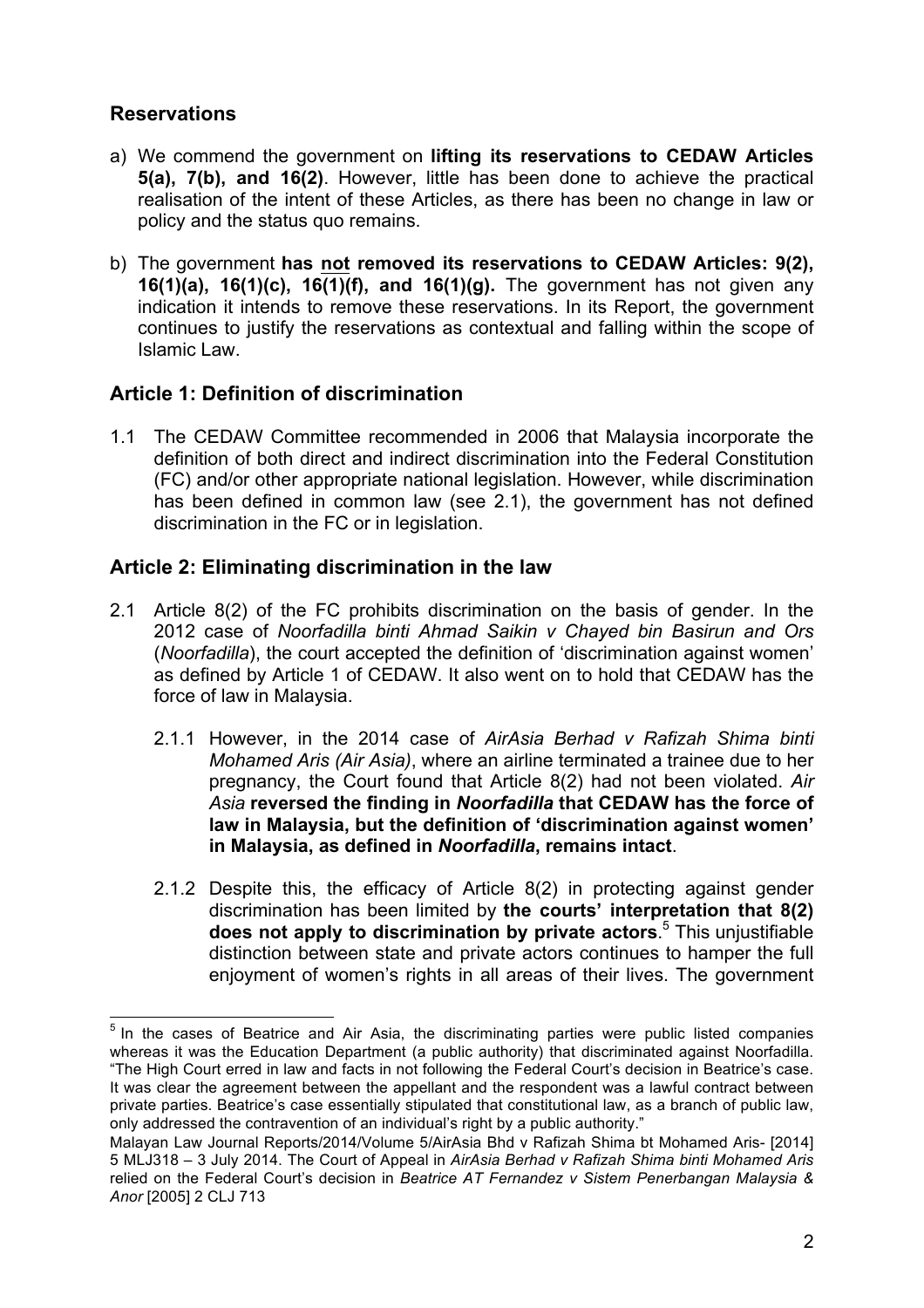needs to fully understand and implement its duty of due diligence when it comes to acts and omissions of private actors.

- 2.1.3 The government in its Report continues to state that there is no 'cogent reason to review the definition of discrimination in the FC,' nor a need for specific national legislation to provide such definition.
- 2.1.4 However, in 2016, the Ministry of Women, Family, and Community Development declared that her Ministry is formulating a Gender Equality Act  $6$
- 2.2 The **Attorney General's Chambers (AGC) pursued actions contrary to the fulfilment of women's rights and freedoms**. In *Noorfadilla*, <sup>7</sup> where a public school teacher trainee's contract was revoked because she was pregnant, the AGC argued that there was no discrimination. The AGC also defended stateadministered Syariah laws prohibiting 'cross-dressing,'—thereby criminalising trans persons on the basis of their gender identity and expression—arguing that moral policing must continue to be undertaken by authorities and that transgenders are not legally recognised in the country.<sup>8</sup>
- 2.3 **Even the positive impact of** *Noorfadilla***—in which the Court found that the termination of Noorfadilla's employment based on her pregnancy constituted discrimination under Article 8(2) of the FC—was lessened when the government appealed, and the Court's initial award of RM300,000 was subsequently reduced to RM30,000.<sup>9</sup>** The government's appeal and the court's reduction of the damages award to 'prevent profiteering' undermined what appeared to be the judiciary's commitment to implementing CEDAW and eliminating discrimination, and diluted the ground-breaking judgment.
- 2.4 Although Article 8(2) of the FC was amended in 2001 to include gender as a prohibited ground for discrimination, **this was not accompanied by a comprehensive review of all laws,** including provisions within the FC which continue to be discriminatory.
- 2.5 The **Penal Code contains several discriminatory provisions**, including: Sections: 498, which criminalises the act of enticing a married woman; 375, which includes an exception that permits marital rape; and 377CA, which considers rape with a body part other than the penis, or rape with an object, to be sex "against the order of nature" rather than rape. **It was the narrow**

 <sup>6</sup> "Minister now says Gender Equality Act in the works." Malay Mail Online. 2 November 2016. Available at: http://www.themalaymailonline.com/malaysia/article/minister-now-says-gender-equalityact-in-the-works

<sup>7</sup> *Noorfadilla binti Ahmad Saikin v Chayed bin Basirun and Ors (2012)*

<sup>8</sup> Statement by the Senior Federal Counsel, Attorney General's Chambers, *In the High Court in Malaya at Seremban, In Negeri Sembilan Darul Khusus, Malaysia, Application for Judicial Review No. 13-1-2011. In the matter of section 66 of the Syariah Criminal (Negeri Sembilan) Enactment 1992*, 8 April 2011, paragraph 4.21.

<sup>&</sup>lt;sup>9</sup> To prevent profiteering, court slashes woman's gender equality case award by 90pc." The Malay Mail Online. 17<sup>th</sup> February 2016. Available at: http://www.themalaymailonline.com/malaysia/article/toprevent-profiteering-court-slashes-womans-gender-equality-case-award-by#sthash.ybwtHQMB.dpuf)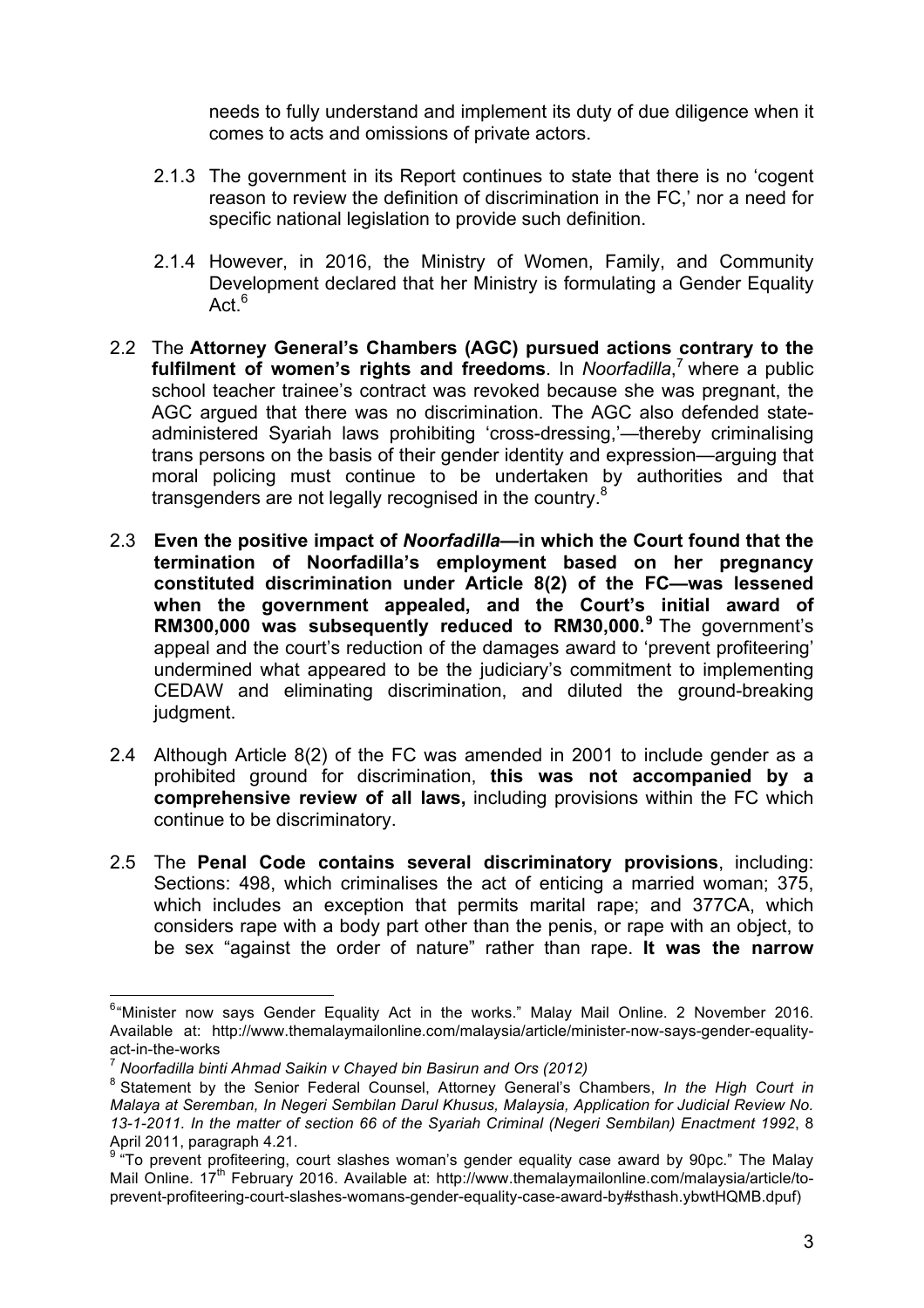**definition of rape that led to an absurd and unjust outcome in the case of**  *Bunya Anak Julong v PP* **(the 'finger rape case').10**

- 2.6 Transgender women are at constant risk of arrest based on gender identity and expression. All states and the Federal Territories in Malaysia prohibit male persons 'posing as a woman' via their respective Syariah criminal laws. 11,12 **In a landmark decision in 2014, the Court of Appeal unanimously held that a state law which prohibited men from dressing as women was unconstitutional, and therefore void.13 However, the victory was shortlived,** as the government was granted leave to appeal, and the ruling was subsequently overturned on a procedural technicality.<sup>14</sup>
- 2.7 Syariah laws in states and Federal Territories<sup>15</sup> criminalise same-sex sexual **relations for women (***musahaqah***) <sup>16</sup> and men (***liwat***). <sup>17</sup>** 13 cases of *musahaqah* were reported between 2009-2012. <sup>18</sup> In 2014, a couple was arrested in a hotel raid and investigated under Section 26 of Johor's Syariah Criminal Offences Enactment 1997<sup>1</sup>

#### *Critical questions*

Q1. The government's position in its Report is that Article 8(2) of the FC provides adequate protection against gender-based discrimination, even after the *Air Asia* and *Beatrice*<sup>20</sup> cases. However, the Minister of Women has stated her commitment to enacting gender equality legislation. Does the government reaffirm its positive commitment, via the Minister's statement, to enacting

<sup>&</sup>lt;sup>10</sup> In this case, a 60 year-old man was acquitted of four counts of rape of a child in the state of Sarawak. Despite the fact that the child became pregnant as a result of the rape, the defence was raised—and accepted by the Court—that the man had impregnated the girl with his fingers, and not through sexual intercourse, and so it was not rape. Criminal Appeal No. Q-09-212-08/2014. Available at: http://www.kehakiman.gov.my/directory/judgment/file/Q-09-212-08-2014.pdf<br><sup>11</sup> Between 2008-2012, 794 cases of arrest in relation to 'posing as a woman' were reported by the

state Islamic departments and JAKIM.

 $12$  There are two iterations of this law: nine out of the 14 states prohibit male persons posing as a woman in public spaces 'for immoral purposes,' while five other states do not include immoral purposes. In four states in Malaysia, a woman posing as a man is an offence.

<sup>&</sup>lt;sup>13</sup> "The Transgender Case: A Summary." Loyar Burok. 9 October 2015. Available at: http://www.loyarburok.com/2015/10/09/transgender-case-summary/

 $14$  On 8 October 2015, the Federal Court overturned the landmark Court of Appeal ruling on a procedural technicality, stating that the three trans women should have brought their case directly to the country's highest court because it involved the Constitution. (See Lavers, Michael. "Top Malaysia court overturns landmark trans rights ruling." Washington Blade. 8 October 2015. Available at: http://www.washingtonblade.com/2015/10/08/malaysia-high-court-overturns-landmark-trans-rightsruling/)

 $15$  For example, see Act 599 Syariah Criminal Offences (Federal Territories Act). Available at:

http://www.agc.gov.my/agcportal/uploads/files/Publications/LOM/EN/Act%20559%20-

<sup>%20</sup>Syariah%20Criminal%20Offences%20(Federal%20Territories)%20Act%201997.pdf

<sup>&</sup>lt;sup>16</sup> 12 Malaysian states and the Federal Territories criminalize *musahaqah*. Only Pahang does not.<br><sup>17</sup> 10 states and the Federal Territory criminalize *liwat*.<br><sup>18</sup> JAKIM Strategic Plan for 2015-2019, page 23. Available jakim/profil-jakim/pelan-strategik

<sup>&</sup>lt;sup>19</sup> "Malaysia Religious Police Raid Hotel, Arrest Two Women Sharing Room." The Rainbow Hub. 8 September 2014. Available at: http://www.therainbowhub.com/malaysia-religious-police-raid-hotelarrest-two-women-sharing-room/

<sup>&</sup>lt;sup>20</sup> Beatrice AT Fernandez v Sistem Penerbangan Malaysia & Anor [2005] 2 CLJ 713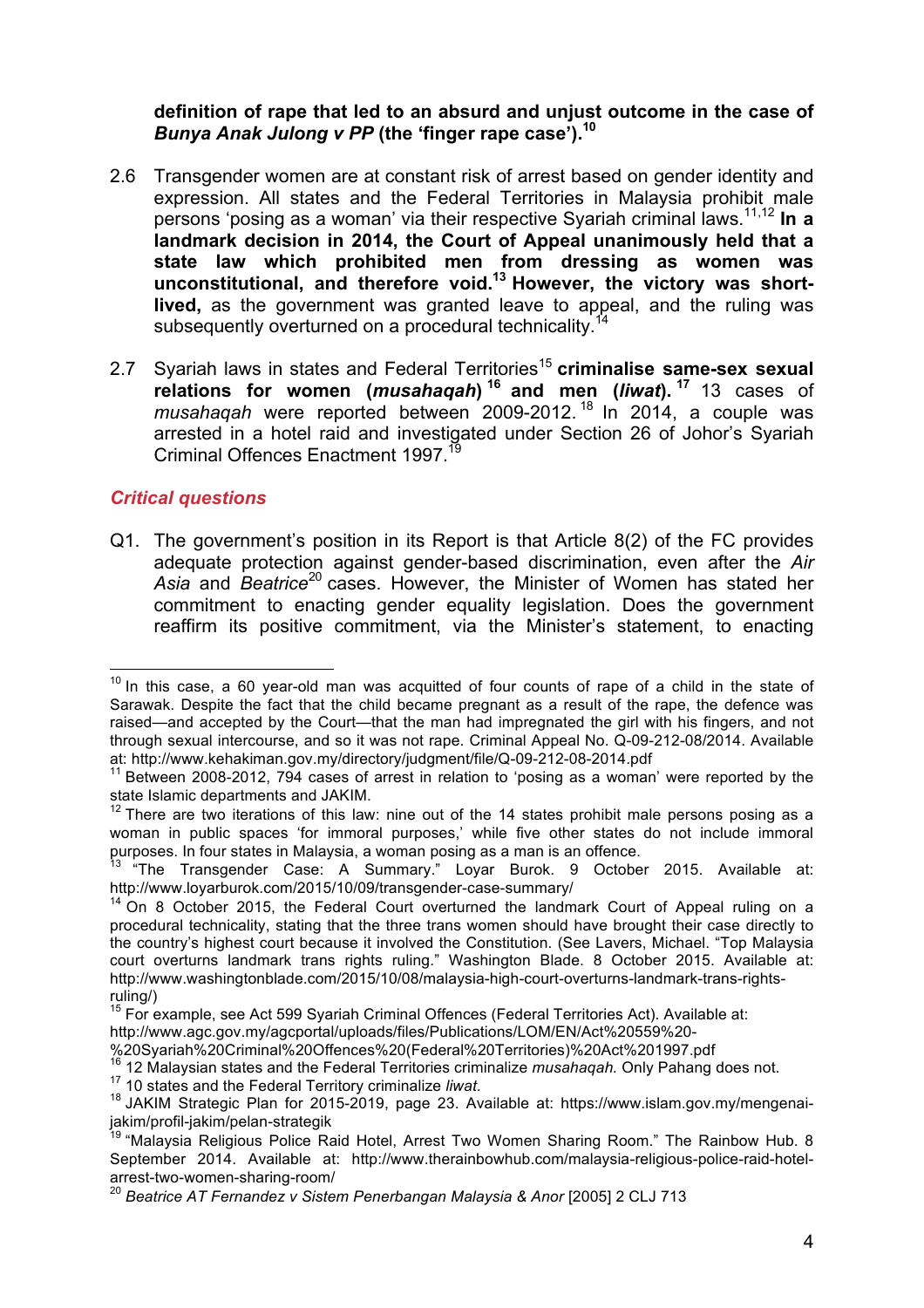gender equality legislation, which must include provisions for women to seek redress for discrimination against them by private actors?

- Q2. Section 375A of the Penal Code does not criminalise the act of rape itself, and does not protect against non-consensual intercourse within a marriage that does not cause or involve the threat of hurt or fear, e.g. intoxication. How does the government plan to address this shortcoming in the law?
- Q3. How does the government intend to amend the Penal Code so that acts of rape committed with other parts of the body (other than the penis) or objects are correctly classified as rape? $2^{21}$
- Q4. How does the government plan to address the arbitrary arrests, detention, violence, and discrimination faced by trans women?

## **Article 3: Measures to promote equality**

- 3.1 There is a National Policy on Women, and associated National Action Plan; however, many of the goals have not been achieved.<sup>22</sup> The government has recently stated its intent to review the Policy.
- 3.2 Gender equality is Goal 5 of the Sustainable Development Goals (SDGs) and has been incorporated in the 11th Malaysia Plan. Malaysia is one of 43 countries set to carry out a Voluntary National Review at the High-Level Political Forum in July 2017.<sup>23,24,25</sup> As part of the Malaysian government's commitment towards implementing the SDGs, government ministries, departments, agencies, CSO coalitions, UN bodies, and professional unions have been brought together to form Malaysia's SDG Steering Committee, spearheaded by the Economic Planning Unit (EPU).

 $21$  Although 377CA was recently amended to include 'sexual connection' by other parts of the body (other than the penis), this would not fully serve to prevent outcomes such as that in *Bunya Anak Julong v PP* (known as the 'digital rape case'), wherein a perpetrator who impregnated a girl using his fingers was not convicted of rape. In this case, a 60 year-old man was acquitted of four counts of rape of a child in the state of Sarawak. Despite the fact that the child became pregnant as a result of the rape, the defence was raised—and accepted by the Court—that the man had impregnated the girl with his fingers, and not through sexual intercourse, and so it was not rape. This was prior to the amendments to Section 377CA of the Penal Code, and so the man was acquitted from any crime at all. Criminal Appeal No. Q-09-212-08/2014. Available at: http://www.kehakiman.gov.my/directory/judgment/file/Q-09-212-08-2014.pdf<br><sup>22</sup> In 2008, feedback was provided to the Ministry of Women, Family and Community Development

about the Policy by a coalition of women's groups, including that the policy and action plan do not link targets with specific and comprehensive strategies, methods, timeframes and responsible agencies.

 $23$  As part of its their SDG follow-up and review mechanisms, member states are encouraged to "conduct regular and inclusive reviews of progress at the national and sub-national levels, which are country-led and country-driven."

 $24$  To view the Malaysia's recent report at the Asia Pacific Forum on Sustainable Development on its SDGs implementation, see: http://www.unescap.org/events/apfsd4

 $25$  The theme for HLPF 2017 is "Eradicating Poverty and Promoting Prosperity in a changing World"<sup>25</sup>, with a focus on Goal 1, Goal 2, Goal 3, Goal 5, Goal 9, Goal 14, and Goal 17.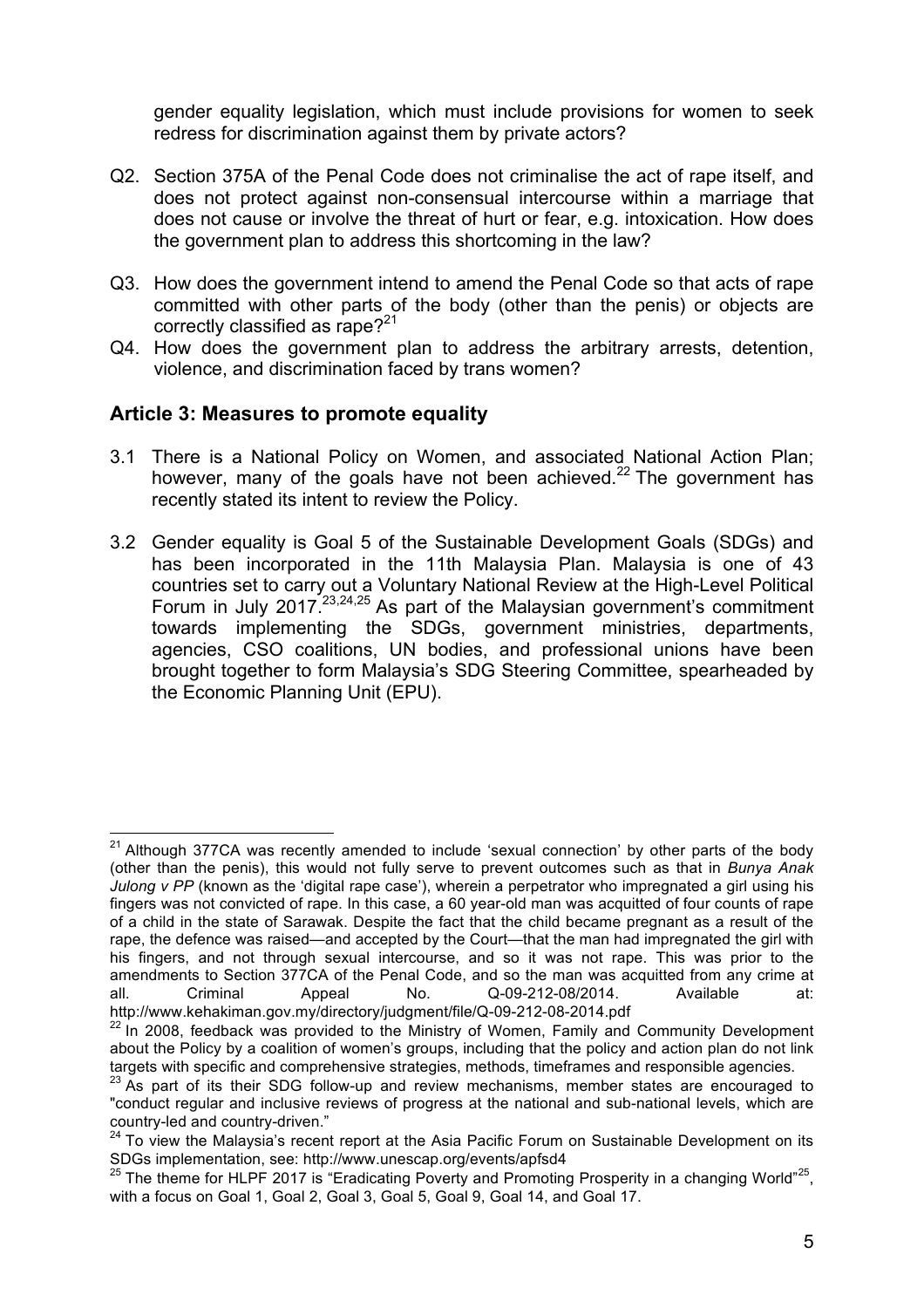- 3.2.1 For detailed planning and implementation, the SDGs were grouped into clusters,26 with Goal 5 being grouped in the Inclusivity cluster.
- 3.2.2 Each cluster has its own taskforce, consisting of the private sector, NGOs, CSOs, and academia. One of the core tasks of the taskforce is to draft Malaysia's Roadmap to implement the 2030 Agenda. However, segregating these goals by cluster has resulted in a silo-ed approach to implementation. There is also resistance by the other taskforces to applying gender-sensitive analysis. The Steering Committee, which sits above the clusters and taskforces, has initiated discussions on interlinking the Goals. However, it has not reached any viable solution.
- 3.2.3 While women's rights CSOs are well represented in the 'inclusivity' cluster, the involvement of CSOs is scarce in the remaining clusters.
- 3.3 A pilot project launched in 2003 to incorporate **gender-sensitive budgets into the national budgeting system has yet to be implemented** as a government policy.
- 3.4 Malaysia has **not ratified the optional protocol** to CEDAW.
- 3.5 The **grouping of women, children, family and community together under the same ministry maintains patriarchal norms**. 27

#### *Critical questions*

- Q5. What are the government's plans to ratify the Optional Protocol to CEDAW?
- Q6. Has the government undertaken any efforts to implement gender-sensitive budgeting, including allocating funds to increase trained personnel to respond to violence against women, and to enhance services to address women's health issues?

## **Article 4: Temporary special measures**

4.1 The government has made limited use of temporary special measures, and even where it has used them, it has not developed specific guidelines or concrete plans for their implementation, monitoring, and evaluation to ensure effectiveness<sup>28</sup>

 $26$  Cluster 1 Inclusivity - Goal 1, 2, 5 and 10; Cluster 2 Well-Being - Goal 3 and 16; Cluster 3 Human Capital - Goal 4; Cluster 4 Environment & Natural Resources - Goal 6, 7, 12, 13, 14 and 15; and Cluster 5 Economic Growth - Goal 8, 9, 11, and 17.

 $27$  As the CEDAW Committee noted in its concluding observations after its session with South Korea, the merging of "family affairs and gender equality in a single mandate may directly or indirectly reinforce traditional patriarchal norms and be detrimental to the achievement of gender equality." (*Concluding Observations of the Committee on the Elimination of Discrimination against Women: Republic of Korea, 49<sup>th</sup> Session, released 29 July 2011, CEDAW/W/C/KOR/CO/7, paragraph 16.)* 

 $28$  For example, The Tenth Malaysia Plan is vague about the government's efforts to increase the participation of women in decision-making positions to at least 30%. In its Report, the government states that women made up 32.5% of those at the decision-making level in the public sector; however, whether the target has actually been reached depends on what positions constitute decision-making positions. (See Footnote 55)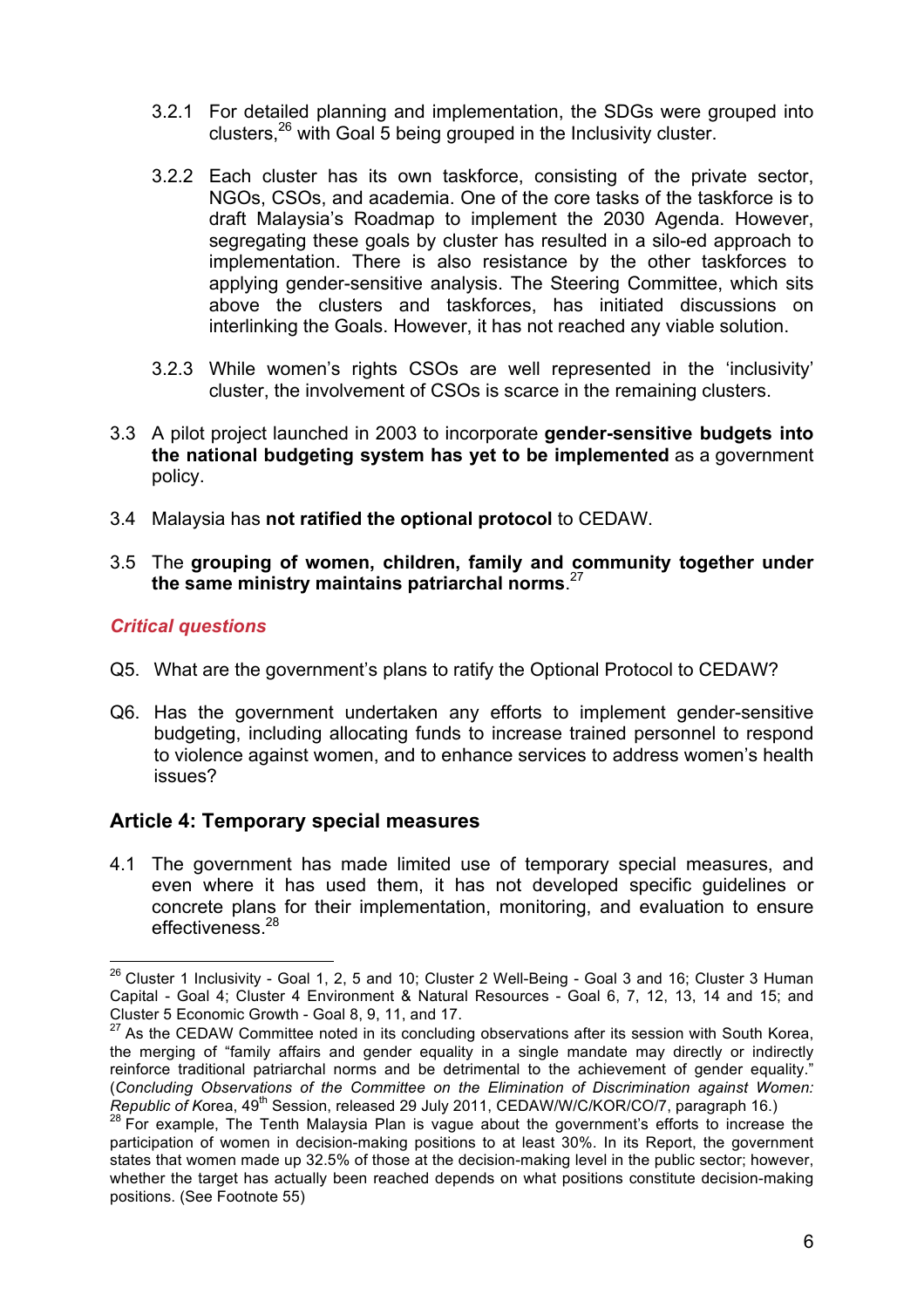## **Article 5: Gender stereotypes and discriminatory customs and practices**

- 5.1 **Government rhetoric often reinforces gender stereotypes** and women's role as the primary care-givers. Despite announcements encouraging employers to offer part-time work and flexible arrangements, the government's rhetoric surrounding these announcements places the obligation on women to undertake the 'triple burden' of working in the home, caring for children, and seeking paid employment.<sup>29</sup> **Government rhetoric rarely encourages fathers to seek flexible work arrangements** so that childcare and housework can be shared.
- 5.2 Members of Parliament (MPs) routinely make **sexist comments**. <sup>30</sup> Despite the fact that such remarks have been banned in Parliament through an amendment to the rules of conduct,  $31$  such remarks continue to be made without repercussion, indicating the broader acceptance of sexist mind-sets. $32$
- 5.3 There are efforts to **segregate sexes in public transport**. <sup>33</sup> Although this may make women feel temporarily safer, it does not tackle the root causes of sexual harassment and violence against women (VAW).
- 5.4 The National Fatwa Council declared a series of *fatwas* **limiting the rights of women to bodily integrity**. There is a *fatwa* making circumcision for girls obligatory, a *fatwa* against *pengkids* (Malay women who appear masculine) and a *fatwa* against women who shave their heads. Although these *fatwas* have not been gazetted, and are therefore not legally binding, the attempt to control Muslim women's bodily integrity is concerning.
- 5.5 A fatwa was issued against the women's human rights NGO Sisters in Islam (SIS), declaring that SIS subscribed to liberalism and religious pluralism, and thus deviated from the teachings of Islam. $34,35$

<sup>&</sup>lt;sup>29</sup> In speaking about maternity leave during his Budget 2011 speech, Prime Minister Najib stated that, "The Government is concerned with the career prospects and welfare of female civil servants as they need to take care of their families." (See *"Female civil servants can take up to 90 days maternity leave,"* The Star, 16 October 2010.)

 $30$  "Time for Parliament to clean up its act." 27<sup>th</sup> November 2016. Free Malaysia Today. Available at: http://www.freemalaysiatoday.com/category/opinion/2016/11/27/time-for-parliament-to-clean-up-itsact/

 $31$  "Malaysia bans sexist remarks in Parliament."  $27<sup>th</sup>$  November 2012. The Indian Express. Available at: http://archive.indianexpress.com/news/malaysia-bans-sexist-remarks-in-parliament/1036991/<br><sup>32</sup> "When Malaysian MPs' remarks in Parliament shocked Malaysians." 7<sup>th</sup> April 2017. Today. Available

at: http://www.todayonline.com/world/asia/when-malaysian-mps-remarks-parliament-shockedmalaysians

**<sup>33</sup> "**Bus free to segregate passengers by sex: Malaysian Land Public Transport Commission." TODAY. 30 December 2016. Available at: http://www.todayonline.com/world/asia/bus-free-segregatepassengers-sex-malaysian-land-public-transport-commission

<sup>&</sup>lt;sup>34</sup> "Sisters in Islam's case against fatwa goes back to High Court." The Star Online. 2 March 2017. Available at: http://www.thestar.com.my/news/nation/2017/03/02/sisters-in-islam-allowed-appeal-<br>against-deviasion-ruling/#YTXKL3loqgiRTQap.99

On 31 October 2014, SIS filed a judicial review application arguing that the contested fatwa allows for any publications deemed to be 'liberal and plural' to be banned and seised, and further calls for any form of social media that promotes such content to be monitored and restricted by the Malaysian Communications and Multimedia Commission (MCMC). A preliminary objection was brought citing Article 121(1A) of the Federal Constitution, which articulates that the civil courts have no authority on matters that are within the jurisdiction of the Syariah court, and the High Court upheld this objection on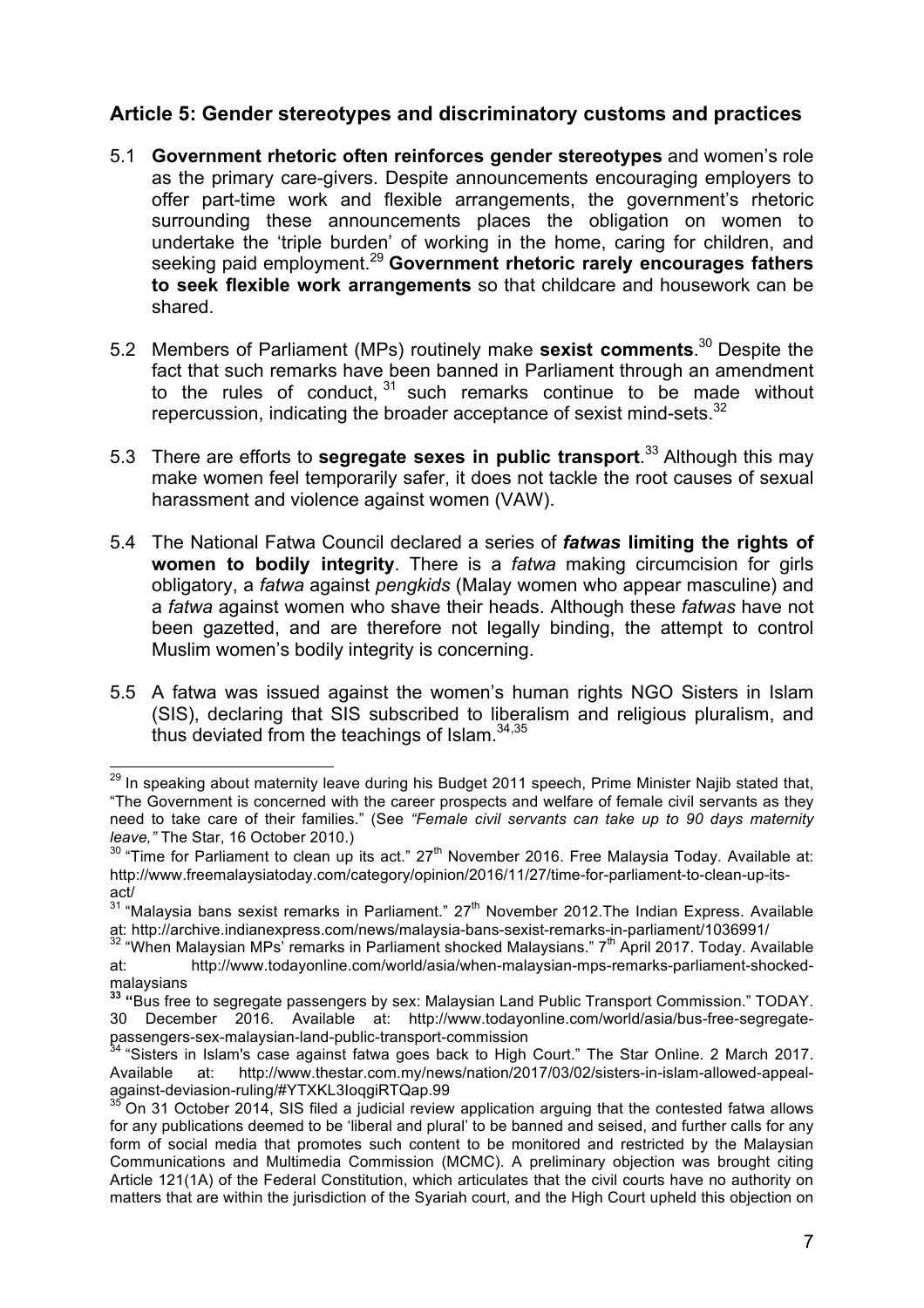- 5.6 **Moral policing** on the basis of religious values attempts to regulate the private lives of citizens and opens them up to abuse, selective prosecution, and victimisation, especially for marginalised groups. Moral policing is undertaken with government support by both religious enforcement officers and the police.
- 5.7 **Gender segregation initiatives** have been undertaken in states such as Kelantan and Terengganu, attempting to regulate everything from seating at movie theatres to men and women riding together on motorcycles.<sup>36,37</sup>
- 5.8 **Individuals of non-heteronormative sexual orientations or diverse gender identities face persecution** through the law and by government authorities, including harassment, assault, and sexual abuse by religious enforcement officers and the police.
- 5.9 **Gender stereotypes are perpetuated in the media.** Film censorship guidelines require gay, lesbian, and transgender characters to either repent, die or be punished at the end of any film.<sup>38</sup> Media portrayals of gender and sexual diversity often use disparaging words. In advertising, women are often portrayed in submissive roles.
- 5.10 Events that aim to raise awareness regarding sexual orientation and gender identity and create safe spaces are often targeted by state and non-state actors alike.<sup>39,40,41,42,43</sup>

<sup>37</sup> "Terengganu eyes gender-segregated lines at government offices." Malay Mail Online. 21 October 2016. Available at: http://www.themalaymailonline.com/malaysia/article/terengganu-eyes-gendersegregated-lines-at-government-offices#sthash.xrxrLucz.dpuf

<sup>38</sup> "Beauty and the Beast: Malaysian film censors back down in 'gay moment' row." The Guardian. 21 March 2017. Available at: https://www.theguardian.com/film/2017/mar/21/beauty-and-the-beastmalaysian-film-censors-back-down-in-gay-moment-row

 $39$  In 2011. Seksualiti Merdeka, a human rights festival on SOGIESC was banned by the Malaysian police, claiming that the festival is attempting to promote 'animal' culture and the then Deputy Prime Minister alleged that it is 'deviationist'. (See "'Seksualiti Merdeka' programme a deviationist activity -Muhyiddin." *New Straits Times*, 3 November 2011.)

 $40$  In 2014, Penang Pink Dot was called off "due to concerns over the personal security and safety of the organisers and participants …" following protest by groups like PERKASA and ABIM. (See "Penang organiser calls off Pink Dot over Muslim fire." Malay Mail Online. 14 March 2014. Available at: http://www.themalaymailonline.com/malaysia/article/penang-organiser-calls-off-pink-dot-overmuslim-fire)

 $41$  In May 2015, a beauty pageant in Sarawak was cancelled after threats of arrest, and calls for a ban on the use, promotion, and integration of Iban culture in transgender beauty pageants by the Mayor and the Dayak Miri Association.(See "Transvestite pageant in Miri banned." Telus & Tulus Sinar Online. 9 May 2015. Available at: http://www.sinarharian.com.my/edisi/sabah-sarawak/pertandinganratu-pondan-di-miri-diharamkan-1.388382)

 $42$  In 2016, a charity dinner organized by trans women was raided in a hotel in Kuala Lumpur, and the organiser was investigated under Section 9 for obstruction of duty of the religious officers and Section 35 on encouraging vice of the Syariah Criminal Offences Enactment (Wilayah-Wilayah Persekutuan) 1997. (See "Video : JAWI Raids Malaysian Trans Beauty Pageant During Fund Raising Charity Event For Breaking Fatwa." The Coverage. 5 April 2016. Available at: https://thecoverage.my/news/videojawi-raids-malaysian-trans-beauty-pageant-during-fund-raising-charity-event-for-breaking-fatwa/)

<sup>43</sup> A three-day lesbian, gay, bisexual, and transgender (LGBT) public awareness campaign, including a pride march, that was planned by Taylor's University was cancelled pursuant to protests by pro-

<sup>&</sup>lt;u> 1989 - Andrea Barbara, amerikan personal dan personal dan personal dan personal dan personal dan personal da</u> 24 June 2016. However, the Court of Appeal subsequently disagreed with the High Court's ruling, and SIS will be allowed to challenge the fatwa in civil court.

<sup>&</sup>lt;sup>36</sup> "Going to the cinema in Kelantan remains just a dream." The Star Online. 1 June 2016. Available at: http://www.thestar.com.my/news/nation/2016/06/01/going-to-the-cinema-in-kelantan-remains-just-adream/#Z7gCO3rU6VfpTxO9.99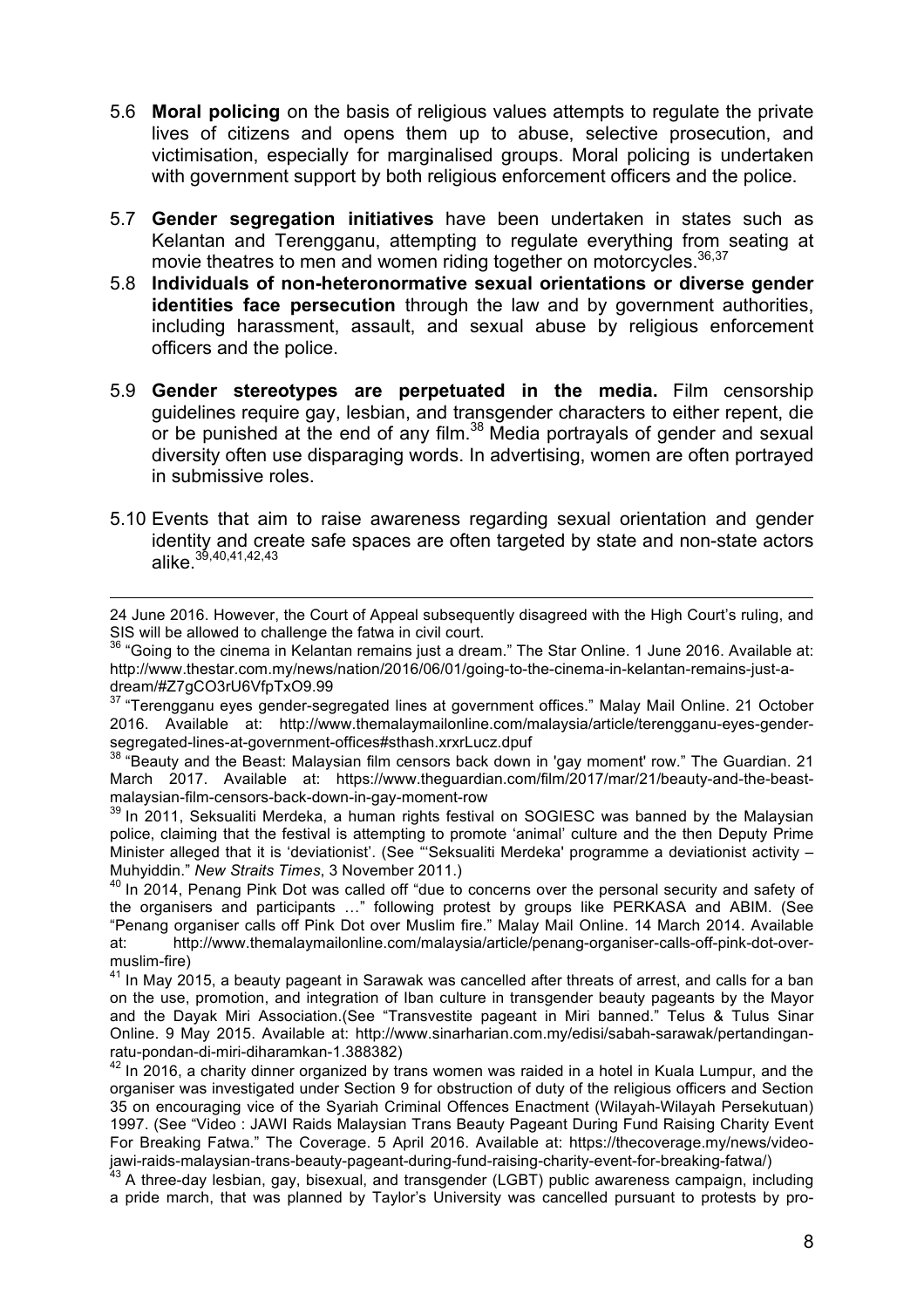- 5.11 **Attempts to police women's bodies and attire remain pervasive**, from restrictions on women's entry into government offices based on clothing,<sup>44</sup> to scrutiny by private citizens and religious authorities of their attire at sporting events<sup>45,46</sup> to warnings by religious authorities to women against dressing 'provocatively' during the month of Ramadan, 47,48 to threats made by a private group against Hindu women wearing sarees for the festival of Thaipusam that they would be sprayed with paint.<sup>49</sup> While this latter threat was condemned by police, there have been little to no consequences for other such acts.
- 5.12 Change of name, gender, and last digit of the serial number, which was initially allowed for trans people based on operative status, has become more challenging over the years.<sup>50</sup> To date, only one 2005 case has been successful. A 2016 decision by the High Court allowing a trans man to change his details was overturned in 2017, following an appeal by the National Registration Department.
- 5.13 The Mukhayyam Programme is a spiritual camp by JAKIM that aims to rehabilitate and bring trans women back to the 'right path' or 'original state'.<sup>51,52</sup> JAKIM reported that between 2010 and 2014, it had 'rehabilitated' 1,000 transgender women through the programme.<sup>53,54</sup>

<u> 2002 - Andrea San Andrea San Andrea San Andrea San Andrea San Andrea San Andrea San Andrea San Andrea San An</u>

<sup>44</sup> Press Release | Rein In Overzealous Dress Code Enforcement and Reject Clothing or Moral<br>Policing 4 1 1 1 1 1 1 1 2015 1 2015 Policing. 4 July 2015 . Available at: http://www.malaysianbar.org.my/press\_statements/press\_release\_%7C\_rein\_in\_overzealous\_dress\_c ode\_enforcement\_and\_reject\_clothing\_or\_moral\_policing.html

 $45$  "Muslim gymnast criticized for 'revealing' leotard as she wins double-gold." 18<sup>th</sup> June 2015. The Telegraph. Available at: http://www.telegraph.co.uk/women/womens-life/11683079/Muslim-gymnastcriticised-for-revealing-leotard-as-she-wins-gold.html

<sup>46</sup> This subsequently led to an announcement by the minister in charge of Islamic affairs that the federal government would conduct an in-depth study on Islamic compliance of sports clothing. (See "Malaysia To Review Sports Attire For National Athletes After Gymnast Incident." All Singapore Stuff. 16 June 2015. Available at: https://www.allsingaporestuff)

 $48$  "Respecting the month of Ramadan"  $18<sup>th</sup>$  June 2016. The Star Malaysia. Available at: http://www.pressreader.com/malaysia/the-star-malaysia/20160618/281775628445794

<sup>49</sup> Group warned against spray-painting women on Thaipusam." 9 January 2017. Free Malaysia Today. Available at: http://www.freemalaysiatoday.com/category/nation/2017/01/09/group-warnedagainst-spray-painting-women-on-thaipusam/

Islamist blogs. (See "LGBT pride march in Taylor's University cancelled after Islamist pressure." Malay Mail Online. 18 May 2017. Available at: http://www.themalaymailonline.com/malaysia/article/lgbt-pridemarch-in-taylors-university-cancelled-after-islamist-pressure)

<sup>47 &</sup>quot;Muslim women in Pahang told to dress 'decently' during Ramadan." 25<sup>th</sup> June 2015. Today. Available at: http://www.todayonline.com/world/asia/muslim-women-pahang-told-dress-decentlyduring-ramadan

 $50$  The courts in Malaysia require the applicants to fulfil four criteria, including Chromosomal factor in order to make the changes despite the fact that chromosome is not a determining factor for gender identity. Between 2004 and 2017, at least seven such known applications were filed in the High Court.

<sup>51</sup> "Jakim's 'spiritual camp' tried to 'change' us, lament Muslim transgenders." Malay Mail Online. 23 November 2014. Available at: http://www.themalaymailonline.com/malaysia/article/jakims-spiritualcamp-tried-to-change-us-lament-muslim-transgenders#sthash.s7MU3Tr5.dpuf

 $52$  The programme also offers microcredit assistance as well as information on HIV and Islam.

<sup>&</sup>lt;sup>53</sup> The Federal Territories Islamic Religious Department (Jawi) also claimed later that nearly 2,000 from the LGBT community have been "cured" by its own similar programmes since 2005. (See "Jakim's 'spiritual camp' tried to 'change' us, lament Muslim transgenders." Malay Mail Online. 23 November 2014. Available at http://www.themalaymailonline.com/malaysia/article/jakims-spiritualcamp-tried-to-change-us-lament-muslim-transgenders#sthash.V5wwqQvc.dpuf)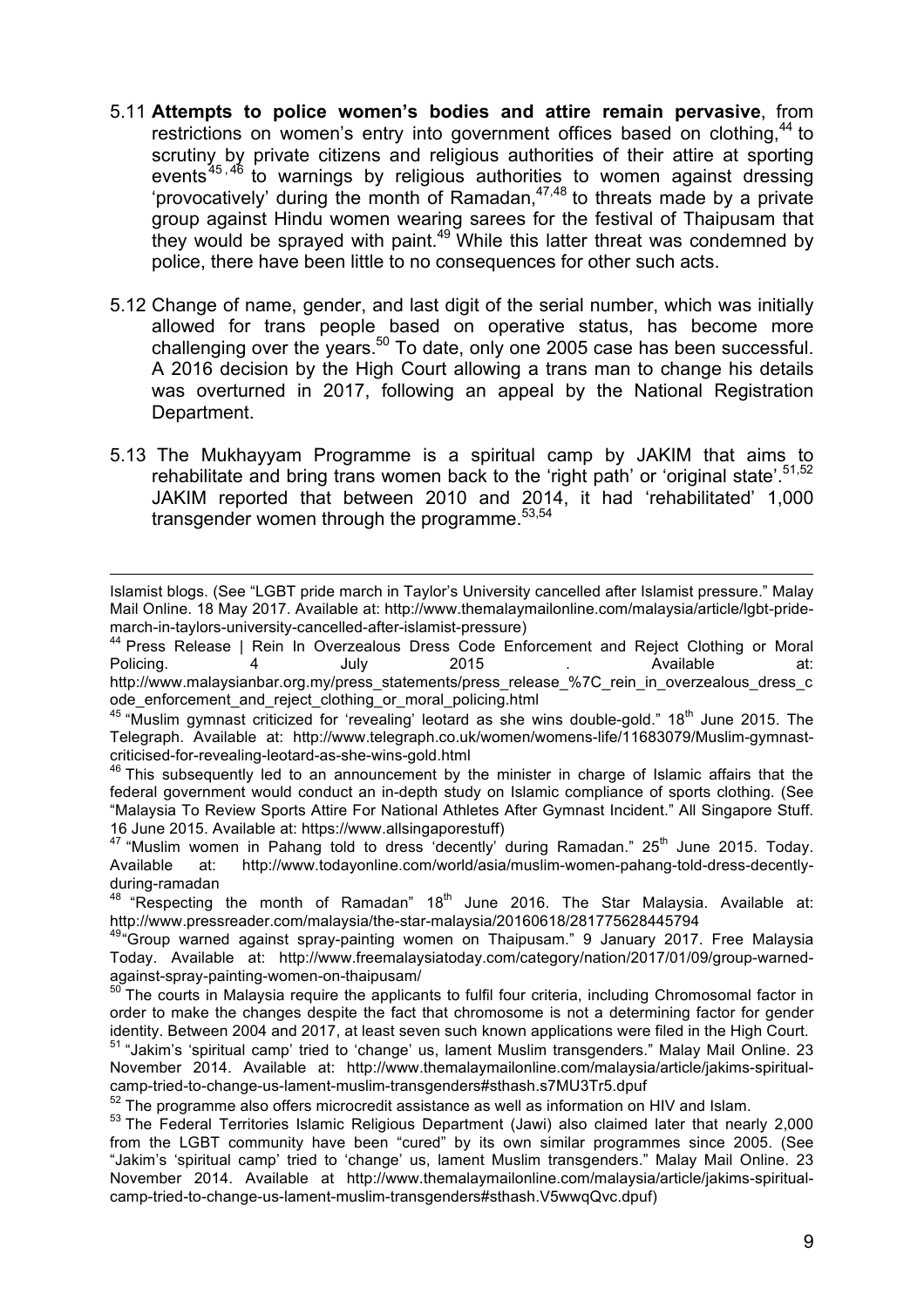## *Critical questions*

- Q7. Despite the government removing its reservation to Article 5(a), it has done very little to modify cultural stereotypes and traditional practices. What are the government's plans to address stereotypes around the roles of men and women as caretakers, moral policing, and the routine policing of women's bodies?
- Q8. The government's understanding of gender remains binary. How does the government intend to update its knowledge of gender?

## **Article 6: Trafficking of women**

- 6.1 The May 2015 discovery of mass graves and abandoned human trafficking camps along the Malaysia-Thailand border highlighted the deadly human smuggling and trafficking trade in Malaysia.<sup>55</sup> Despite initial arrests made, all **Malaysian officials were released and none were prosecuted for crimes related to the "death camps" or human trafficking across the Thai border.**<sup>56</sup>
- 6.2 Although convictions for trafficking crimes have increased, enforcement authorities and social service providers lack awareness and sensitisation on human trafficking, especially with regards to women trafficking survivors. There is no comprehensive system in place to ensure financial compensation for trafficking survivors, who may have years of unpaid wages.
- 6.3 CSOs are not allowed to be closely involved with trafficking cases once an investigation has begun. Although Malaysia's National Action Plan on Anti-Trafficking in Persons 2016-2020 stated that CSOs will be responsible for sheltering trafficking survivors by 2020, the Plan does not include a detailed framework for how CSOs will take over sheltering activities.

#### *Critical questions*

Q9. Why were no Malaysian officials prosecuted for crimes related to the death camps or human trafficking after the discovery of mass graves and abandoned human trafficking camps along the Malaysia-Thailand border?

<sup>&</sup>lt;sup>54</sup> The Global AIDS Response Progress Report 2016 noted that "Many who attended this program have reported change in behaviour to less risky or risk free but there has been no data to support this claim." (See Global AIDS Response Progress Report 2016, page 17. Available at: http://www.aidsdatahub.org/sites/default/files/publication/Malaysia\_Annual\_Report\_2016.pdf)

<sup>55</sup> "Asia migrant crisis: New mass graves on Malaysia-Thai border." *BBC News,* 23 August 2015.

<sup>56</sup> "Malaysians likely behind Thailand's Songkhla human trafficking camp, says NGO." *Straits Times,* 6 May 2015.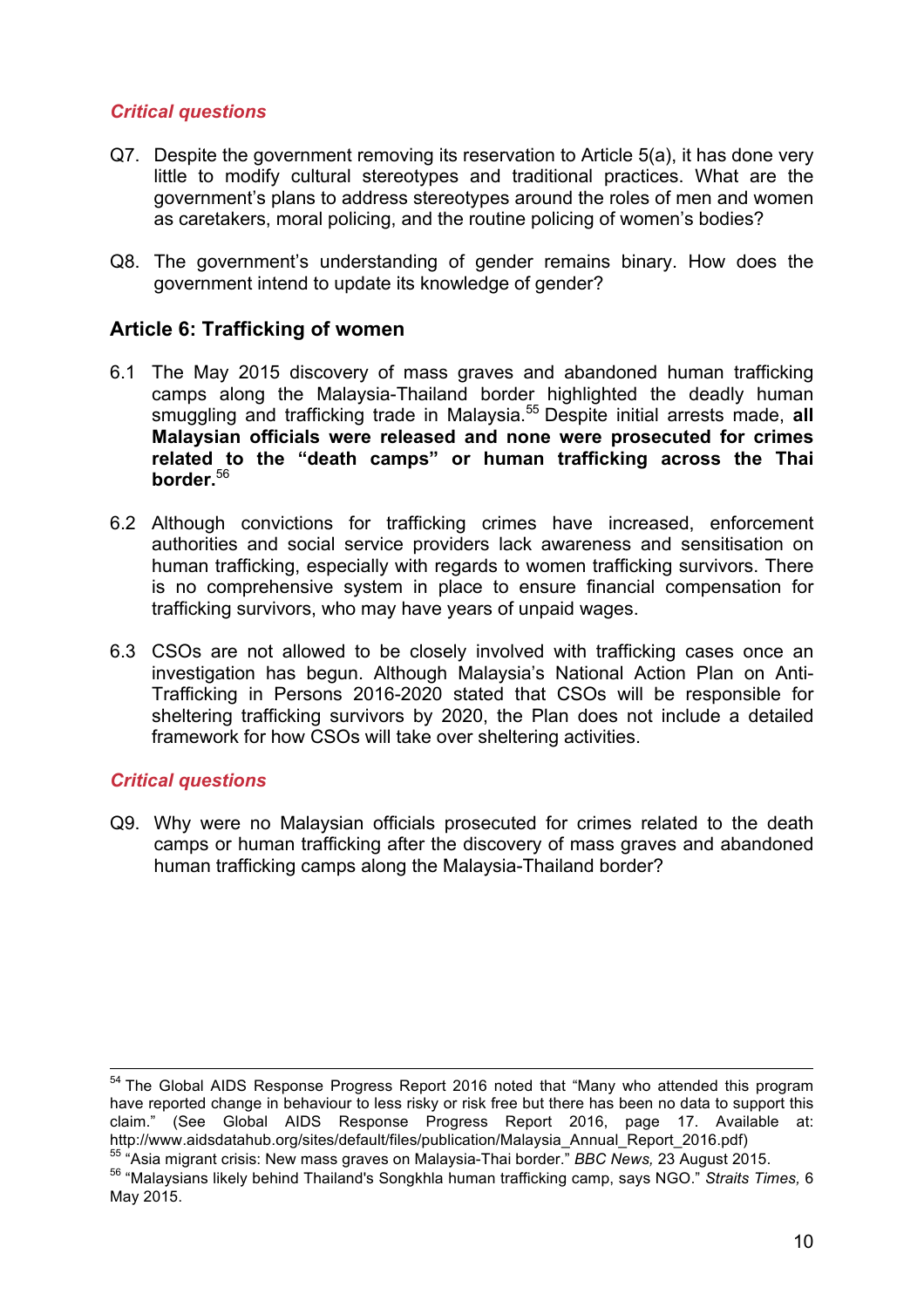# **Article 7: Participation in public life and decision-making**

- 7.1 **The political environment is hostile to women**. MPs routinely make sexist comments in and outside of Parliament, creating an antagonistic environment for women. $57, 58, 59$
- 7.2 **Numerous attacks have been directed at women leaders,** including those currently or formerly in government, political candidates belonging to opposition political parties, and civil society activists.<sup>60</sup> Human rights activist and Bersih 5 rally leader Maria Chin Abdullah was arbitrarily arrested and detained in solitary confinement under Malaysia's Security Offences (Special Measures) Act (SOSMA). 61,62 **Such treatment is a disincentive for women to participate in the public sphere.**
- 7.3 A policy goal of women holding 30% of public sector decision-making positions was announced in 2004; however it seems that **this 30% target is far from being reached.** In its Report, the government states that women held 32.5% of decision-making positions in the public sector; however, whether the target has actually been reached depends on what positions constitute decision-making positions. 63
- 7.4 Women's representation **in Parliament and Cabinet remains low**. In 2016, 24 out of 222 seats (10.8%) in the House of Representatives (Dewan Rakyat) were filled by women. The government's Report highlights an increased percentage

 $57$  Malaysia bans sexist remarks in Parliament."  $27<sup>th</sup>$  November 2012. The Indian Express. Available at: http://archive.indianexpress.com/news/malaysia-bans-sexist-remarks-in-parliament/1036991/

 $58$  "When Malaysian MPs' remarks in Parliament shocked Malaysians."  $7^{\text{th}}$  April 2017. Today. Available at: http://www.todayonline.com/world/asia/when-malaysian-mps-remarks-parliament-shockedmalaysians

 $59$  "Time for Parliament to clean up its act."  $27<sup>th</sup>$  November 2016. Free Malaysia Today. Available at: http://www.freemalaysiatoday.com/category/opinion/2016/11/27/time-for-parliament-to-clean-up-itsact/

 $60$  Many women leaders have been victims of vicious attacks, including personal threats, media blasts, or social media trolling. Examples include the BFM journalist Aisyah Tajuddin receiving death and rape threats over a video of her questioning if implementing hudud law can fix the economy, the physical attack on transgender woman activist Nisha Ayub, and the sexist remarks against MP Teresa Kok. G25 spokesperson Datuk Noor Farida Affrin was threatened with rape via Facebook by Animal Action Group president Sharul Nizam Ab Rahim as a result of G25's call for a review of Syariah laws on khalwat. Maria Chin Abdullah and Ambiga Sreenevasan, leaders of Bersih 2.0, a civil society movement for free and fair elections, have been vilified in the media and received death threats.

<sup>&</sup>lt;sup>61</sup> "US 'troubled' over Malaysia's detention of activist and Najib critic." The Guardian. 24 November 2016. Available at: https://www.theguardian.com/world/2016/nov/24/us-malaysia-detention-activistmaria-chin-abdullah

 $62$  Maria Chin was also arbitrarily arrested the month prior to her arrest under SOSMA under the Printing Presses and Publications Act (PPPA) for a purported issue related to the flyers for the Bersih 5 rally. Lawyers referred to the arrest as being in bad faith and selective. (See "Lawyers: Maria's arrest over Bersih flyers 'selective', form of harassment." Malay Mail Online. Available at:

http://www.themalaymailonline.com/malaysia/article/lawyers-marias-arrest-over-bersih-flyers-

 $63$  In 2016, there were six women Ministry Secretary Generals out of a total of 24 (25%), 12 women Ministry Deputy Secretary Generals out of 58 (20.7%), five women Directors General, Directors and General Managers of Statutory Bodies, out of 38 (13.2%), and 19 women Director Generals in Federal Departments, out of 111 (17.1%), in total amounting to only 18.1% of decision-making positions in the public sector. (See Ministry of Women, Family and Community Development, *Statistics on Women, Family and Community 2016, page 86*.)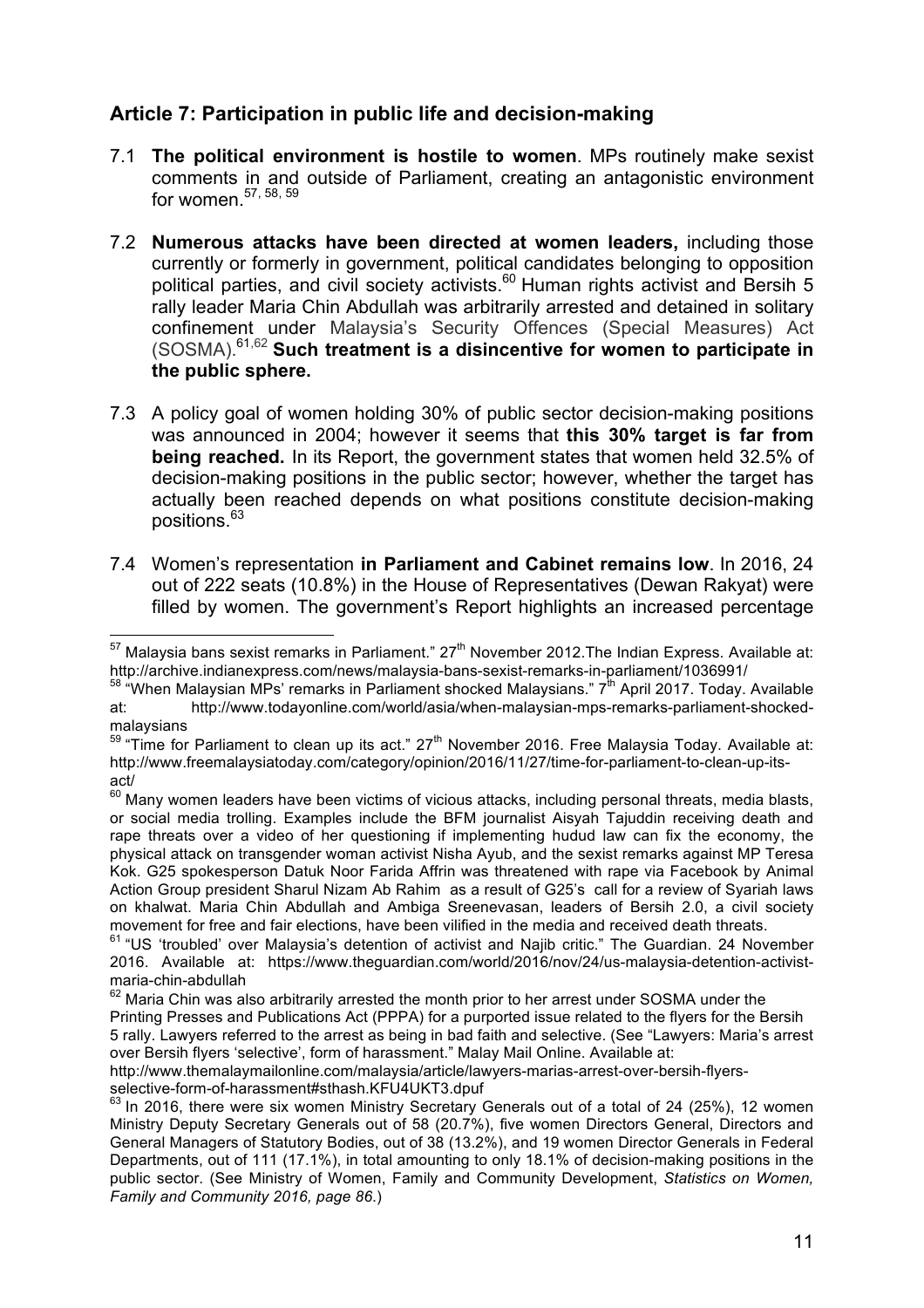since 2004, but doesn't mention the lack of improvement since 2008. <sup>64,65</sup> In 2016, only three out of 34 cabinet ministers<sup>66</sup> (8.8%) and six out of 34 deputy ministers (17.6%) were women. 67

- 7.5 The number of women judges in the Federal Court remains low at three out of 11 (27%). 68
- 7.6 **Only one political party in the coalition government has a quota** in place to ensure women's political participation.<sup>69</sup>
- 7.7 **Political participation of marginalised women is even lower than the overall average.** For example**,** no trans women or Orang Asli women have ever been presented as candidates or elected to office. Only indigenous women from east Malaysia have been elected into office.<sup>70</sup>

## *Critical questions*

Q10. Has the government developed concrete plans—including to introduce a fund to support women candidates, and to encourage all political parties and the Election Commission to implement temporary special measures—to increase the low numbers of women candidates in the electoral processes, as elected representatives, in Federal Court, and in public office or decision-making positions, including women from marginalised groups?

## **Article 8: Participation at the international level**

8.1 Representation of women at the **international level**, for example as Malaysian ambassadors and high commissioners, remains low.<sup>71</sup> Furthermore, only  $3.4\%$ of women officers in the Malaysian Foreign Service hold positions at top decision-making levels.

 $64$  In 2013 this percentage was 10.4% and in 2008 it was also 10.4%.

 $65$  In 2016, 13 out of a total of 64 (20.3%) appointed Senators in the Dewan Negara were women. In 2014, this percentage was 25.8%.

 $66$  Since 1957, there have never been more than three women Ministers in Cabinet at one time.

<sup>67</sup> *Ministry of Women, Family and Community Development, Statistics on Women, Family and Community 2016*, page 102

 $68$  12 out of 26 (46%) Court of Appeal judges are women, while 27 out of 63 (43%) High Court judges are women (See Official Website of the Office of the Chief Registrar Federal Court of Malaysia. Available at: http://www.kehakiman.gov.my/node/1637)

<sup>&</sup>lt;sup>69</sup> "PKR – Clearer policy needed on gender representation." The Nut Graph. 16 June 2009. Available at: http://www.thenutgraph.com/pkr-clearer-policy-needed-on-gender-representation/

<sup>70</sup> "International Women's Day 2017: Being bold for systemic change — Janarthani Arumugam." Malay Mail Online. 8 March 2017. Available at: http://www.themalaymailonline.com/print/what-youthink/international-womens-day-2017-being-bold-for-systemic-change

 $71$  Although the number of women officers in the Malaysian Foreign Service has increased over the years (in June 2012, 38% (176 out of 467) of officers in the Malaysian Foreign Service were women as compared to 15.4% (42 out of 273) in 1999), only 3.4% (6 out of 176) of these women hold positions at decision-making levels (Permanent Representative to international organisations, Ambassadors, High Commissioners and Heads of Mission)<sup>71</sup> indicating a decline since 2010 (13.6%). These figures are available from the Ministry of Women, Family and Community Development, *Statistics on Women, Family and Community 2010*, p. 71.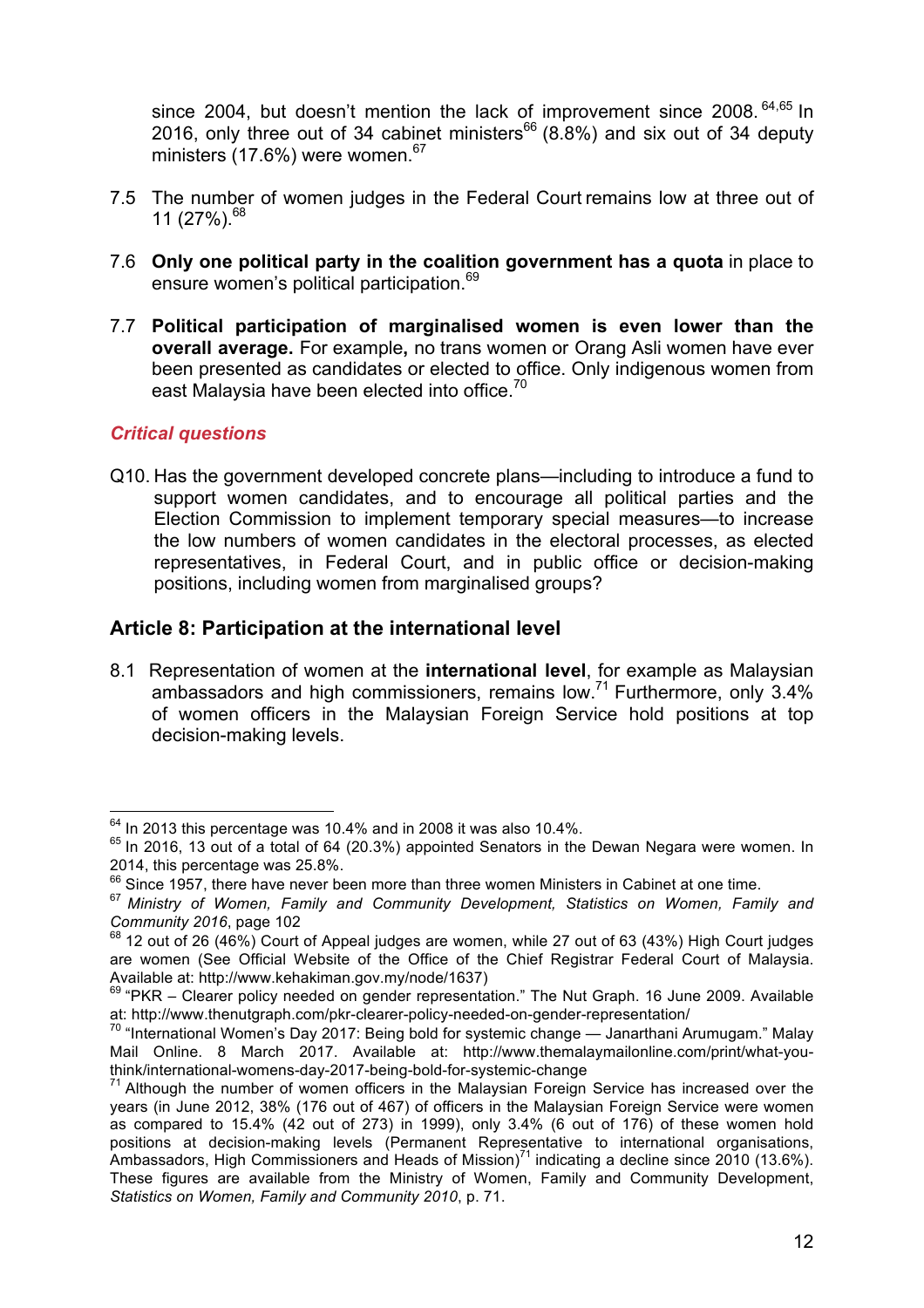# **Article 9: Citizenship**

- 9.1 Malaysia maintains its reservation to Article 9(2) of CEDAW. Provisions of the FC on transmitting citizenship to children from Malaysian mothers to children born overseas remain discriminatory. **Only Malaysian fathers can confer their citizenship to their children via a streamlined process;**<sup>72</sup> **mothers must go through a more arduous process.**73,74,75,76 The waiting time for the approval of such citizenship applications is two years, and grounds for rejections are not provided, which reduces the success rate of appeals and necessitates another two-year wait.
- 9.2 **Non-citizen wives married to Malaysian husbands are completely dependent on their husbands to maintain their legal status in the country.<sup>77</sup>** The Malaysian spouse is required to be present for every application for the Long Term Social Visit Pass<sup>1</sup> and its frequent renewals, along with applications for Permanent Residence and Citizenship; they also must provide endorsement to work. This can equate to decades of dependence. Should a husband refuse to be present at the Immigration Department office, the noncitizen's wife's immigration status in the country may be at risk, **leaving women**

 $72$  Application to confirm the status of a person born outside Malaysia on or after Malaysia Day (16 September 1963) based on the status of the father.

http://www.jpn.gov.my/en/maklumat-warganegara/permohonan-taraf-kewarganegaraan-di-bawah-

perkara-14-perlembagaan-persekutuan-pengesahan-taraf-kewarganegaraan-kelahiran-luar-negara/

<sup>73&</sup>lt;sub>"</sub>Sex and the citizenry: the global laws that leave women and children in limbo." The Guardian. 11 February 2016. https://www.theguardian.com/global-development/2016/feb/11/sex-citizenrymalaysian-law-women-children-limbo-nationality-citizenship

 $74$  In April 2010, the government announced that Malaysian women married to foreigners could apply for citizenship for their children born abroad, and that citizenship applications for children can be submitted to Malaysian embassies or high commissions. The state in Paragraph 68 of its Report cites this supposed change in policy, saying, "*A Malaysian woman can apply for her child to be registered as a citizen under Article 15(2) of the Federal Constitution. In this regard, the Government has enhanced the implementation of Article 15(2) by way of an interim administrative procedure that was implemented on 1 June 2010 and applies to children born overseas after 1 January 2010 to Malaysian women who are married to foreigners."* However, although this may not have been previously practiced, this was always possible in law, as Section 15(2) of the Federal Constitution is worded such that applications for citizenship are allowed when one parent is Malaysian, therefore implying that women are able to apply for their children to become citizens.

<sup>75</sup> "Malaysian women can register children born abroad." *The Star*, 12 April 2010.

<sup>&</sup>lt;sup>76</sup> Despite the government's purported change in policy, in practice, the process for registration of children born overseas to Malaysian fathers differs significantly from the process for children born overseas to Malaysian mothers. Malaysian fathers can register their children under Article 14 of the Federal Constitution and complete Form D for the application of citizenship, a fairly streamlined process which may be completed in a few days. In contrast, Malaysian mothers must register their children under Article 15(2) and complete Form B for the application of citizenship. (Application to confirm the status of a person born outside Malaysia on or after Malaysia Day (16 September 1963) based on the status of the father. (JPN website) http://www.jpn.gov.my/en/maklumatwarganegara/permohonan-taraf-kewarganegaraan-di-bawah- perkara-14-perlembagaan-persekutuanpengesahan-taraf-kewarganegaraan-kelahiran-luar-negara/)

<sup>&</sup>lt;sup>77</sup> The Malaysian spouse is required to be present for every application for the Long Term Social Visit Pass (LTSVP)<sup>77</sup> and its frequent renewals, endorsement to work, Permanent Residence, and citizenship; in total, this can equate to decades of dependence on the Malaysian spouse. See https://aliran.com/civil-society-voices/2016-civil-society-voices/survival-manual-foreign-spousesmalaysian-citizens/ (Paragraph 6)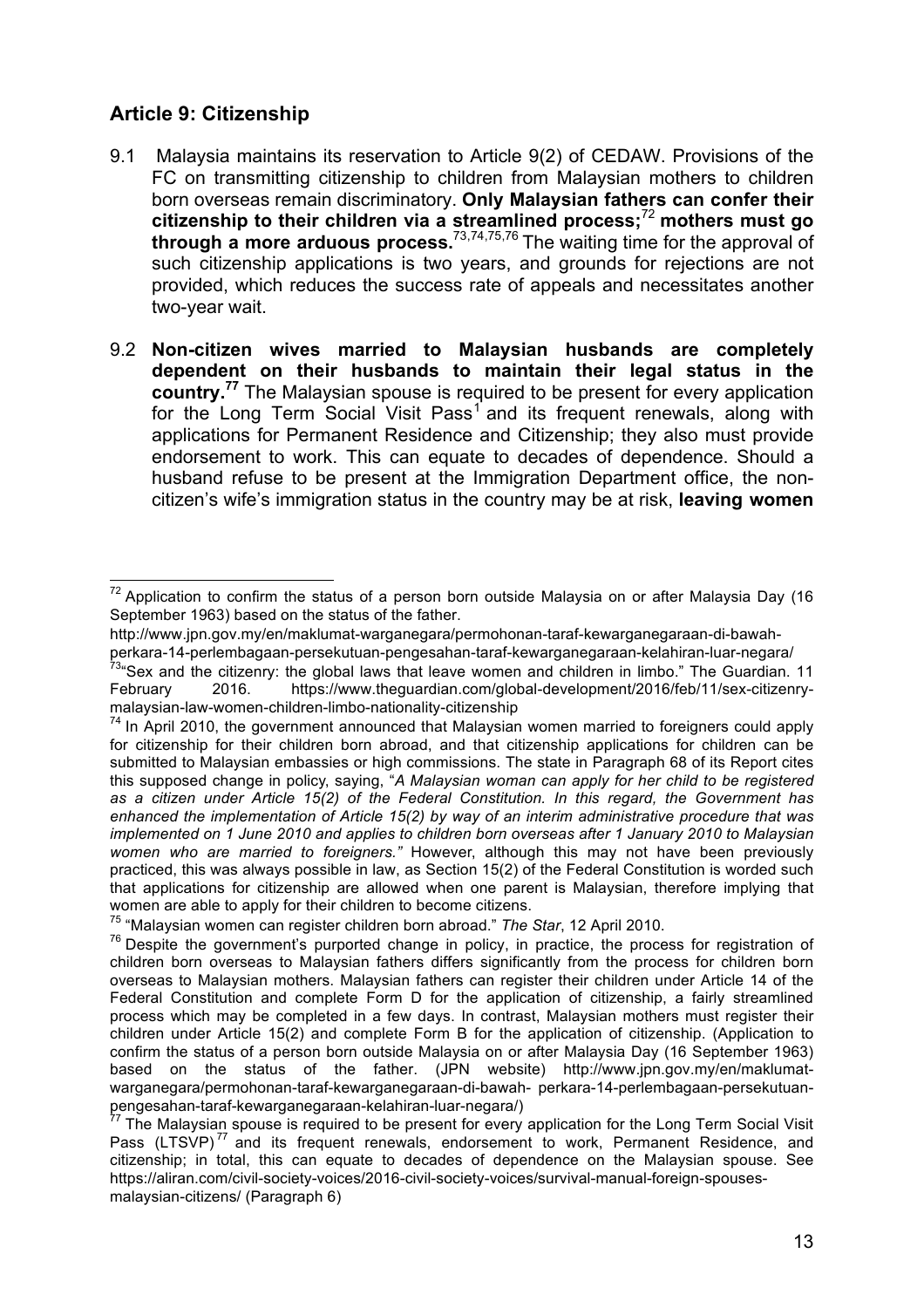**vulnerable in cases of domestic violence, estrangement, abandonment, or death of the husband**. 78

9.3 The application criteria, approval process, and duration for obtaining the Long Term Social Visit Pass and Permanent Residence<sup>79</sup> vary at the discretion of Immigration Officers, with practices such as giving shorter term visas to couples without children.<sup>80</sup> There is a lack of transparency and consistency in the **process, with no explanations provided for a shorter duration of visa granted, delays in approval of Permanent Residence, or grounds for rejection of such applications.** 

#### *Critical questions*

- Q11. Does the government intend to amend the language of Schedule II of the FC to allow both Malaysian men and women to confer their citizenship on their children born overseas to one Malaysian parent, thereby removing the existing discrimination against women?
- Q12. Does the government plan to review and streamline the process of birth registrations/citizenship applications and clear the backlog for children born overseas to Malaysian mothers?
- Q13. Does the government plan to review, reform, and amend all gender-biased laws, policies, regulations, and practices with respect to citizenship, Permanent Residence, Long Term Social Visit Pass, and endorsement to work to ensure women are accorded the same rights as men, and publish a clear, all-inclusive and transparent policy that removes all overt and covert gender and nationality bias, to prevent widespread administrative discretion and interpretation by officers?

## **Article 10: Education**

10.1 There is a **gender gap in technical courses** at universities and at the postgraduate degree level, in which more men are enrolled than women in vocational and technical subjects such as Engineering, Mathematics, and Physics.<sup>81</sup>

 $78$  Spouses must be present at every visa renewal. This is also the case when a non-citizen spouse wishes to apply for Permanent Residence, as the Malaysian spouse must be present at the Immigration Department office to endorse the application. Upon separation, divorce or even death of the Malaysian spouse, the Permanent Residence application is withdrawn and the visa provided is a short term visa of 1 year without the right to work. Granted that the Immigration website indicates that Residence Pass is made available to widows, not many have been granted the same, perhaps because they do not meet the high eligibility criteria.

 $79$  Although tougher rules are imposed on non-citizen husbands, the social, economic and psychological impact, affects the Malaysian wife tremendously.

Anecdotal evidence points towards visas for childless couples being granted only for the duration of six months or one year, whereas couples with children are able to get two to five years, at the discretion of the immigration officers.

<sup>&</sup>lt;sup>81</sup> Ismail, Latifah. "Gender Gap In Higher Education: Perspective On Factors Influencing Enrolment In Malaysian Universities: A University

Of Malaya Sample." The Online Journal Of Quality In Higher Education . October 2015. Available At: Https://Umexpert.Um.Edu.My/File/Publication/00000380\_125559.Pdf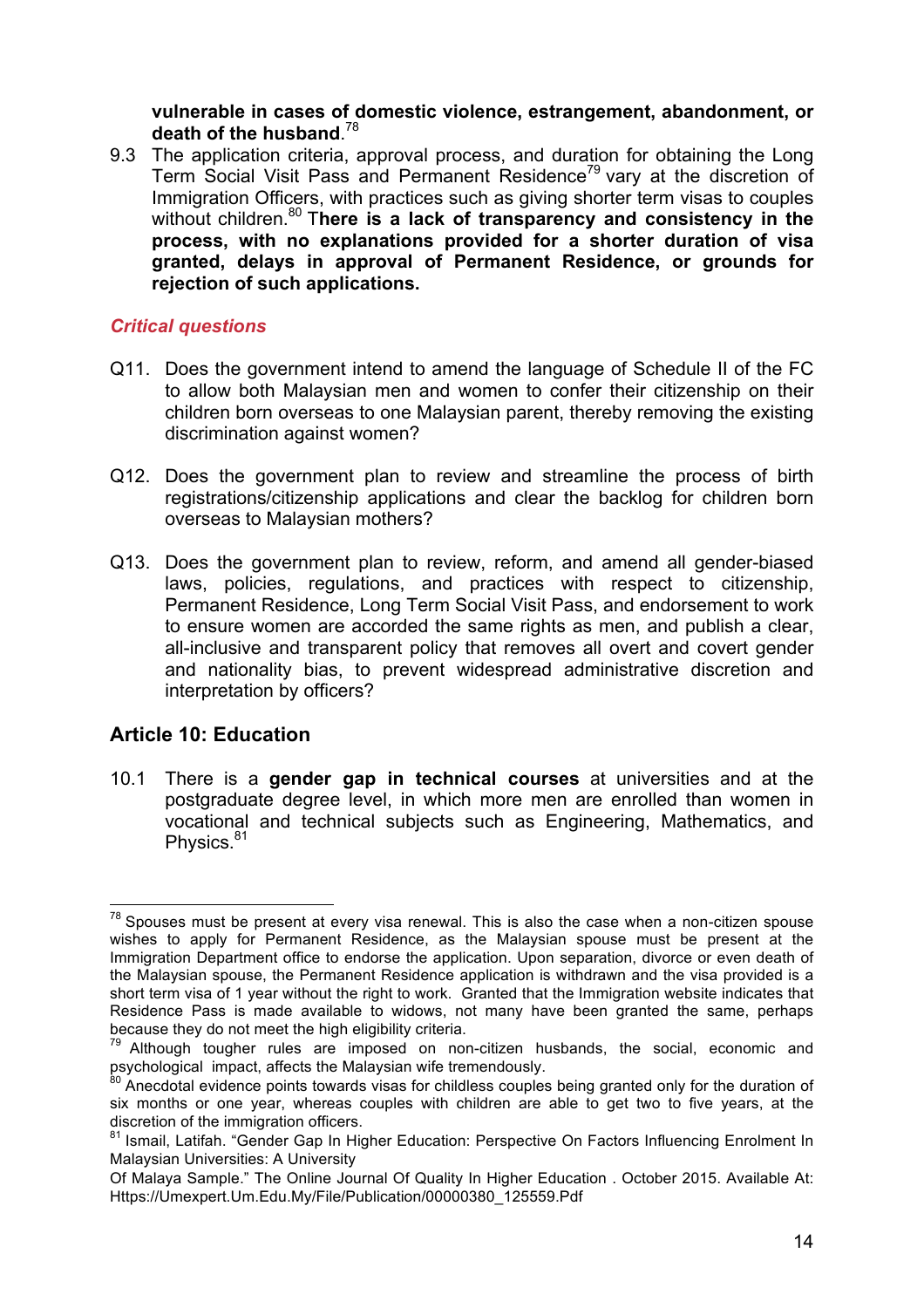- 10.2 **Transgender and gender diverse students ('effeminate' boys, <sup>82</sup> 'masculine' girls83) face discrimination in both public schools and higher learning institutions based on gender identity and expression.** They are stigmatised and, because of the lack of an enabling environment, often drop out or are forced to abandon their studies. They are sometimes forced to attend camps to 'convert' them to conform to gender stereotypes.<sup>84</sup> Schools regard homosexuality and 'gender confusion' as an offence and students can be punished. $85,86$
- 10.3 There is a continued lack of comprehensive **sex education** in all schools that is rights-based.
- 10.4 Female teachers outnumber male teachers; however, there is no information available on the number of female teachers who transition to decision-making positions as compared to men.
- 10.5 There is no publicly available data on the educational attainment of girls who have been married below the age of 18, nor on the percentage of teenage girls who continue their education after pregnancy.

#### *Critical questions*

- Q14. Please provide data for the reporting period on the educational attainment of girls who have been married below the age of 18, and on the percentage of teenage girls who continue their education after pregnancy? If the government does not collect this data, please explain the reason for this.
- Q15. How does the government intend to address gender binary policies, gender stereotypes, and gender gaps in educational institutions?

## **Article 11: Employment**

11.1 In 2015, **the labour force participation rate for women, which has remained consistently low for many years, was 54.1%87** (the rate for men was at 80.6%). Additionally, what is not reflected in the available information is

<sup>&</sup>lt;sup>82</sup> "Effeminate' boys in Malaysia sent to 'anti-gay' camp." BBC News. 19 April 2011. Available at: http://www.bbc.com/news/world-asia-pacific-13133589

<sup>&</sup>lt;sup>83</sup> "I'm Scared to Be a Woman: Human Rights Abuses Against Transgender People in Malaysia." Human Rights Watch. 24 September 2014. Available at: https://www.hrw.org/report/2014/09/24/imscared-be-woman/human-rights-abuses-against-transgender-people-malaysia

<sup>84 &</sup>quot;Effeminate' boys in Malaysia sent to 'anti-gay' camp." BBC News. 19 April 2011. Available at: http://www.bbc.com/news/world-asia-pacific-13133589

<sup>&</sup>lt;sup>85</sup> Translated excerpt from "Buku Peraturan Disiplin: Sekolah Menengah, Wilayah Persekutuan Kuala Lumpur" (Disciplinary Rule Book: Secondary School, Federal Territory of Kuala Lumpur), Jabatan Pelajaran Wilayah Persekutuan Kuala Lumpur (Department of Education), 2008, page 74.

<sup>&</sup>lt;sup>86</sup> Some university administrations are also initiating 'research' which involves asking students to identify other students of diverse sexual orientations and gender identities.

<sup>87</sup> *Ministry of Women, Family and Community Development, Statistics on Women, Family and Community 2016*, page 32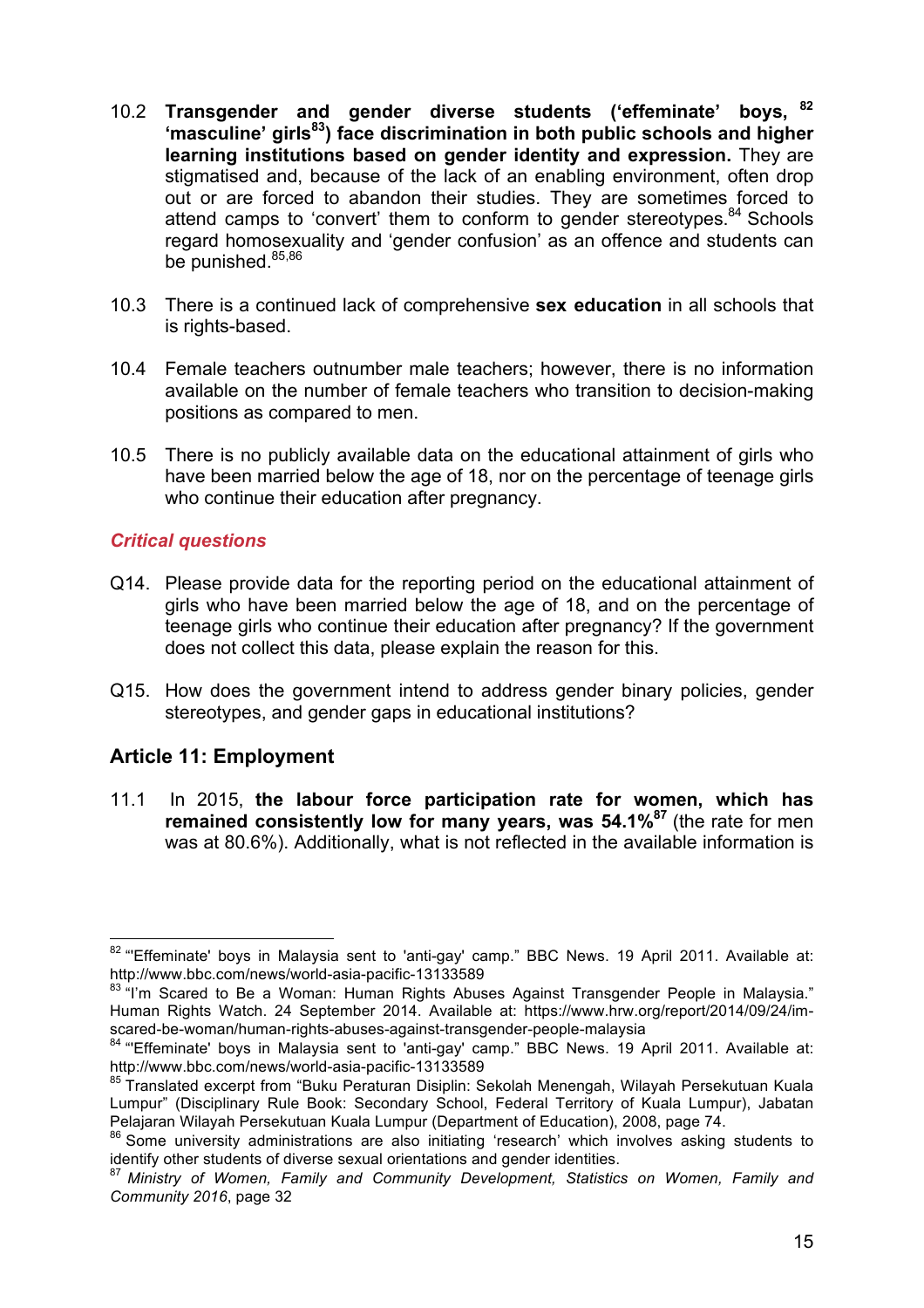the type of work women are engaged in, which tends to be lower-wage, $88$  and the fact that women have less opportunities for advancement.<sup>89</sup> Statistics on employment disaggregated based on ethnicity are not available.

- 11.2 In 2015, **60% of women outside the labour force gave 'housework' as the reason for not seeking work**, while 2.4% of men out of the workforce provided the same reason.<sup>90</sup> However many of these women may actually be working in the informal sector or working for a family business. Alternatively, these women may feel that they are not able to go out to work owing to family pressures.
- 11.3 In 1999, a voluntary Code of Practice on the Prevention and Eradication of Sexual Harassment in the Workplace was launched; however this has not been implemented widely.<sup>91</sup> **In 2011, employment legislation was amended to include provisions on sexual harassment; however there are critical shortcomings: in the definition of sexual harassment, who is protected, 92** and the complaint mechanism.<sup>93</sup> We applaud the landmark ruling of the Federal Court in the case of *Mohd Ridzwan Bin Abdul Razak.Appellant and Asmah Binti Hj. Mohd Nor*, <sup>94</sup> which recognised and defined the tort of sexual harassment, paving the way for victims to seek redress in civil court. However, there is still a need for a comprehensive law to define, address, and provide additional remedies for sexual harassment<sup>95</sup> including to allow complainants to seek redress without the time, expense, and public nature of going to court, and without proving harm.
- 11.4 The visa Long Term Social Visit Pass for non-citizen spouses comes with a statement that **"any form of employment is strictly prohibited**."96 This leads to severe difficulty in securing employment. Combined with the mandatory requirement of getting permission to work from the Malaysian spouse, this has

<sup>&</sup>lt;sup>88</sup> "Report: More women joining workforce, but have low wages." Malay Mail Online. 9 October 2016. Available at: http://www.themalaymailonline.com/malaysia/article/report-more-women-joiningworkforce-but-have-low-wages

 $89$  Ibid.

<sup>90</sup> *Ministry of Women, Family and Community Development, Statistics on Women, Family and Community 2016*, page 43

<sup>91</sup> "Legislate against sexual harassment." The Malaysian Bar. 6 November 2009. Available at: http://www.malaysianbar.org.my/letters\_others/legislate\_against\_sexual\_harassment.html

 $92$  For example, the provisions of the Employment Act 1955 do not apply to migrant domestic workers, and are not applicable in states in east Malaysia, which to date have not amended their labour ordinances to address sexual harassment.

<sup>93</sup> Alagappar, Ponmalar N. and Sabitha Marican. "The Issue of Sexual Harassment Legislation in a Mainstream Newspaper in Malaysia." 2014. Available at: http://repo.uum.edu.my/13056/1/pro52.pdf

<sup>94</sup> *Mohd Ridzwan Bin Abdul Razak.Appellant and Asmah Binti Hj. Mohd Nor*. In The Federal Court Of Malaysia (Appellate Jurisdiction) Civil Appeal No: 01(F)-13-06/2013 (W). 2 June 2016. Available at: http://www.foongchengleong.com/judgements/Mohd%20Ridzwan%20bin%20Abdul%20Razak%20v% 20Asmah%20Binti%20Hj%20Mohd%20Nor%20(FC).pdf

<sup>&</sup>lt;sup>95</sup> The primary reason for this need is that seeking redress through the tort of sexual harassment still requires an individual to go through the court process to access justice, which means going through a public, costly, and potentially lengthy procedure. An independent Sexual Harassment Act and tribunal would allow complainants to seek redress without going to court, and would reduce other barriers to accessing justice, including the time and expense involved in pursuing a court action.

 $96$  "Ease the burden of foreign spouses." 1 April 2016. Available at: http://www.thestar.com.my/opinion/letters/2016/04/01/ease-the-burden-of-foreign-spouses/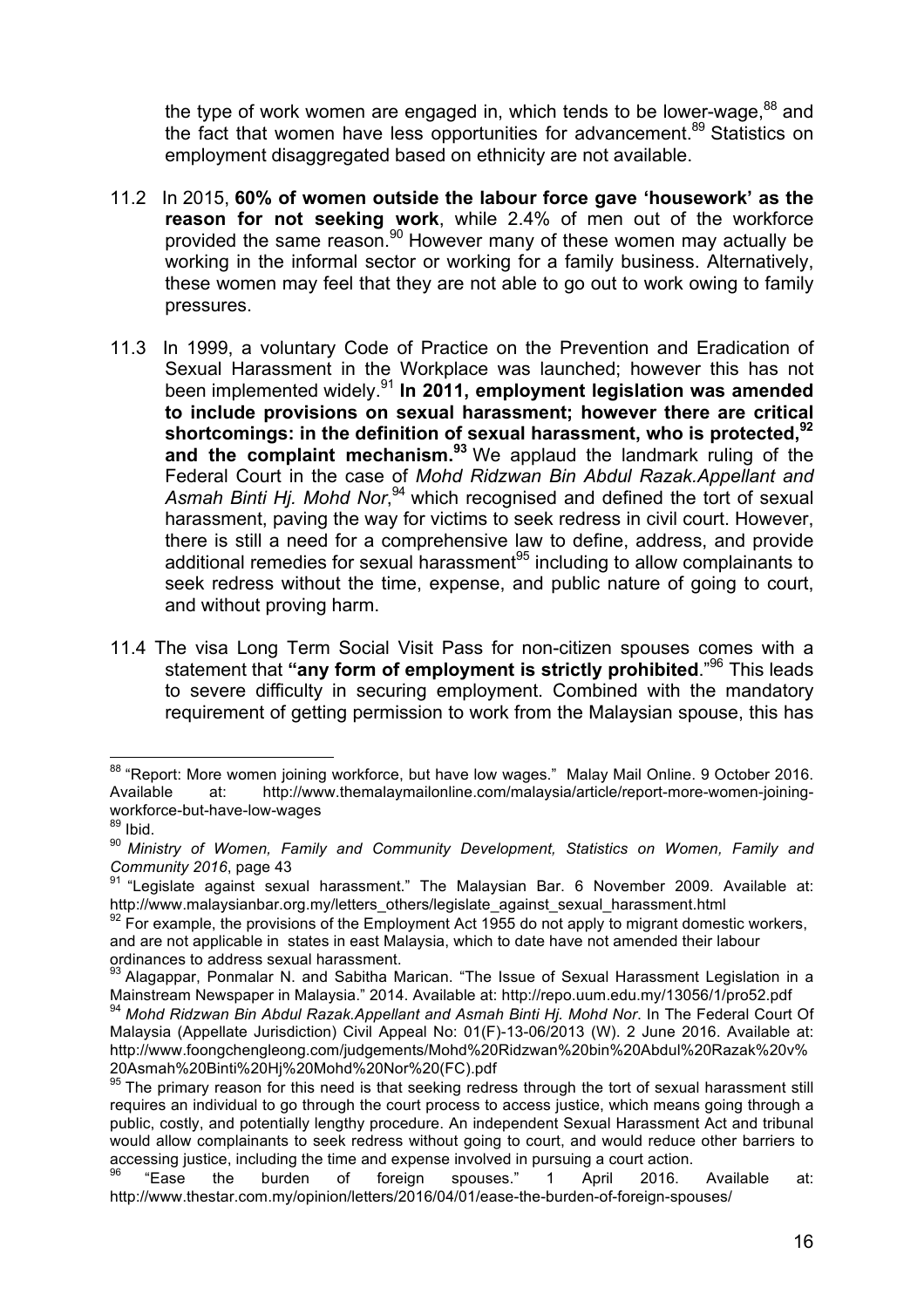acute implications for non-citizen wives, as it limits employment opportunities until the non-citizen spouse obtains Permanent Residence (PR), a process which itself is mired in bureaucratic delays.<sup>97</sup> Additionally, the Malaysian employer's contribution of 12% of the salary to the social security fund (EPF) is not mandatory for foreign spouses,<sup>98</sup> nor do foreign spouses receive social security protection under SOCSO, which provides benefits to employees who suffer from employment-related injuries, or invalidity pension.

#### *Critical questions*

- Q16. Has the government considered using any temporary special measures including employer incentives such as tax breaks—to increase not only the percentage of women participating in the labour force, but the percentage of women in management and decision-making positions in the private sector?
- Q17. In light of the negative implications of economic dependency of non-citizen wives on their husbands, what are the government's plans to remove barriers to employment and the right to work, including removal of the statement of prohibition from employment on the visa and requirement to obtain permission to work from their Malaysian husbands?
- Q18. Does the government plan to make employers' contribution to EPF and SOCSO for non-citizen spouses mandatory, given that inadequate social protection has a negative outcome for women?

## **Article 12: Health**

- 12.1 Data on health needs to be disaggregated by gender in order to understand how and why diseases affect women and men differently.
- 12.2 The continued **privatisation of healthcare** in Malaysia is threatening to make affordability one of the factors that will reduce women's accessibility to health care services<sup>99</sup>

<sup>&</sup>lt;sup>97</sup> The Long Term Social Visit Pass given to non-citizen spouses states "any form of employment is strictly prohibited." This is a serious impediment to employment, as employers are reluctant to hire non-citizen spouses upon seeing this statement on their visas, and this may further jeopardise the financial security of non-citizen wives, once again putting them in vulnerable situations. Even with the ability to work under the LTSVP, non-citizen spouses can only seek employment in the state they reside and where their Immigration file is located, and certain sectors, such as banking, finance and other licensed and professional sectors, remain inaccessible until the non-citizen spouse obtains PR. The endorsement to work is tied to the visa duration, so couples without children are forced to make repeated visits for submission with the added burden of collection of copious documents from the employer and spouse for renewal of visas. In the state of Sabah, it has been garnered that getting the endorsement to work takes three to six months, whereas in Peninsula Malaysia, unless there is a house visit by officers, the approval takes 3 days.

<sup>98 &</sup>quot;Ease the burden of foreign spouses." The Star Online. 1 April 2016. Available at: http://www.thestar.com.my/opinion/letters/2016/04/01/ease-the-burden-of-foreign-spouses/

<sup>99</sup> Chee-Koon Chan. "The Malaysian health system in transition: The ambiguity of public and private." Available at: the contract of the contract of the contract of the contract of the contract of the contract of the contract of the contract of the contract of the contract of the contract of the contract of the contract of

http://www.municipalservicesproject.org/sites/municipalservicesproject.org/files/publications/Occasion alPaper26 Chan\_Malaysian\_health\_system\_in\_transition\_Aug2014.pdf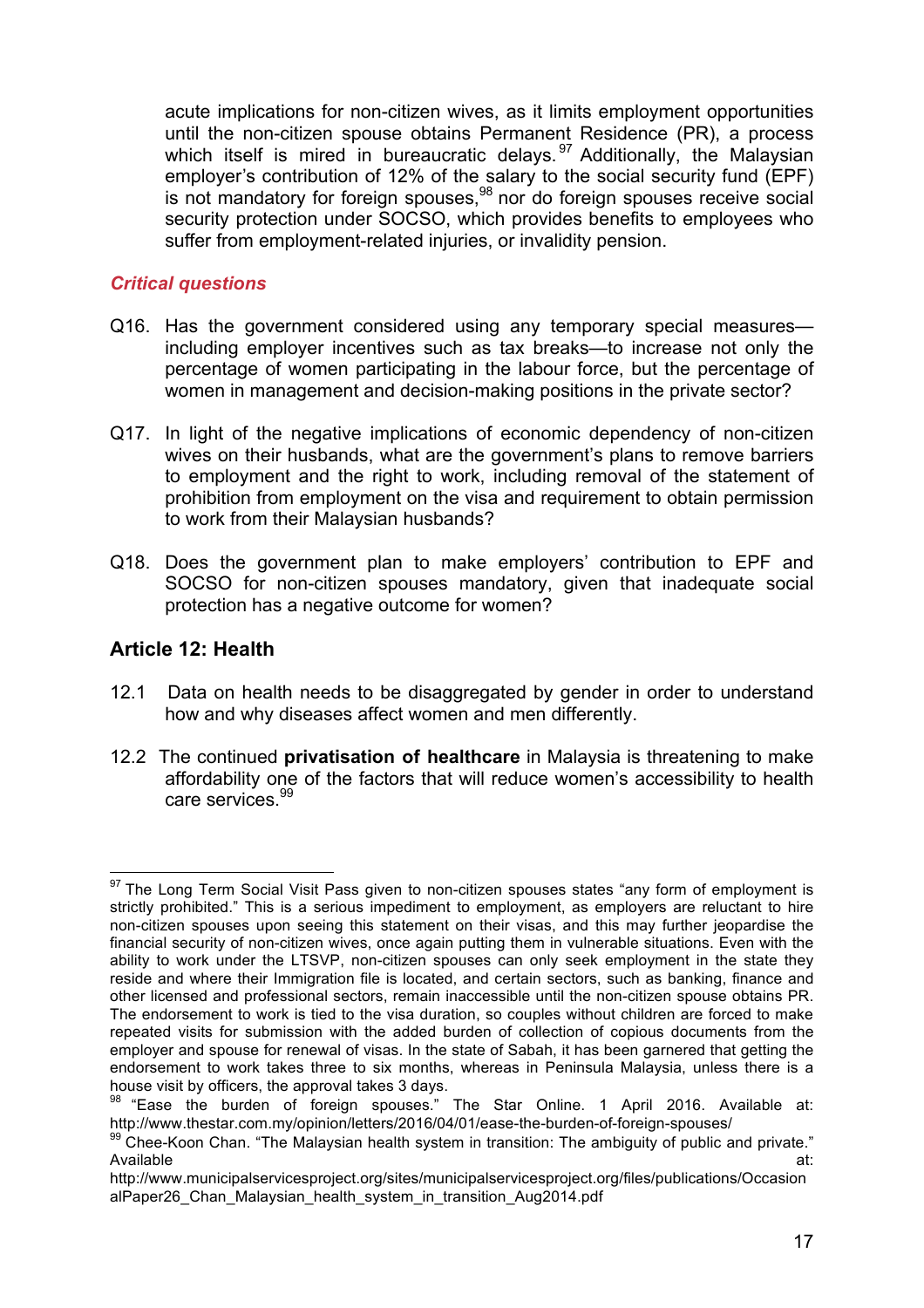- 12.3 Many women have **difficulty exercising their reproductive right to decide to have children and to access high quality services**, which can be seen by the following:
	- The use of contraception has remained stagnant at 52% since 1984.<sup>100,101</sup> The use of modern methods of contraception is lower, at 34%.<sup>102</sup>
	- The law allows for abortion to protect the physical and mental health of the mother, but abortion is stigmatised and costly and government hospitals often do not provide the service. In January 2015, Nirmala Thapa, a Nepali migrant worker, **was the first woman in Malaysia charged and convicted for having an abortion.** As a migrant worker, Thapa was prohibited from getting pregnant in Malaysia. She was subsequently acquitted.103,104
	- Information and counselling from government hospitals are often provided within a religious framework, rather than a reproductive health rights framework.
	- Women do not have access to full information on reproductive rights so are not equipped with the knowledge to make informed decisions.
	- There are privacy violations in government hospitals, with anecdotal evidence of unmarried Muslim women over 18 years of age giving birth in hospitals and not being allowed to leave until the woman's parents have been contacted.
	- For sterilisation procedures, women need the consent of their husbands.
- 12.4 Women are the **fastest growing part of the population being infected with HIV**. 105
- 12.5 **Mandatory HIV testing is in place for all Muslim couples intending to marry**. The findings of the test do not impede the ability of couples to get married.
- 12.6 **Sex education is inadequate** and based on religious morals rather than a rights-based approach to bodily integrity. The sex education curriculum for schools was approved by Cabinet in 2006, but has yet to be fully implemented.

<sup>&</sup>lt;sup>100</sup> ARROW and The Federation of Reproductive Health Association (FRHAM), Country Profile on Universal Access to Sexual and Reproductive Health: Malaysia, 2015, http://arrow.org.my/wpcontent/uploads/2015/04/Country-Profile-SRH-Malaysia.pdf

<sup>101</sup> 2014 Family Planning Survey in Malaysia: http://www.lppkn.gov.my/index.php/pusat-sumber/2016- 02-26-02-25-15/2016-03-04-00-42-00/file

 $102$  Ibid.

<sup>&</sup>lt;sup>103</sup> "In second shot at abortion case, Nepali woman pleads not guilty." 29 January 2015. Malay Mail Online. Available at: http://www.themalaymailonline.com/malaysia/article/in-second-shot-at-abortioncase-nepali-woman-pleads-not-guilty#sthash.zH1ne55i.dpuf

<sup>&</sup>lt;sup>104</sup> "Based on information provided by Nirmala's lawyer, V. Parthipan, the government filed a notice of appeal subsequent to Nirmala's acquittal, but the appeal was later dropped. Although the reasons for this cannot be confirmed, it may have been due to Nirmala leaving the country."

<sup>&</sup>lt;sup>105</sup> While persons living with HIV are predominantly men, female infections over the years have increased, with the male-female ratio of cases declining from 9.6 in 2000, to 4.5 in 2010, to 4.0 in 2014.105 92.4% of women with HIV acquired it through heterosexual transmission.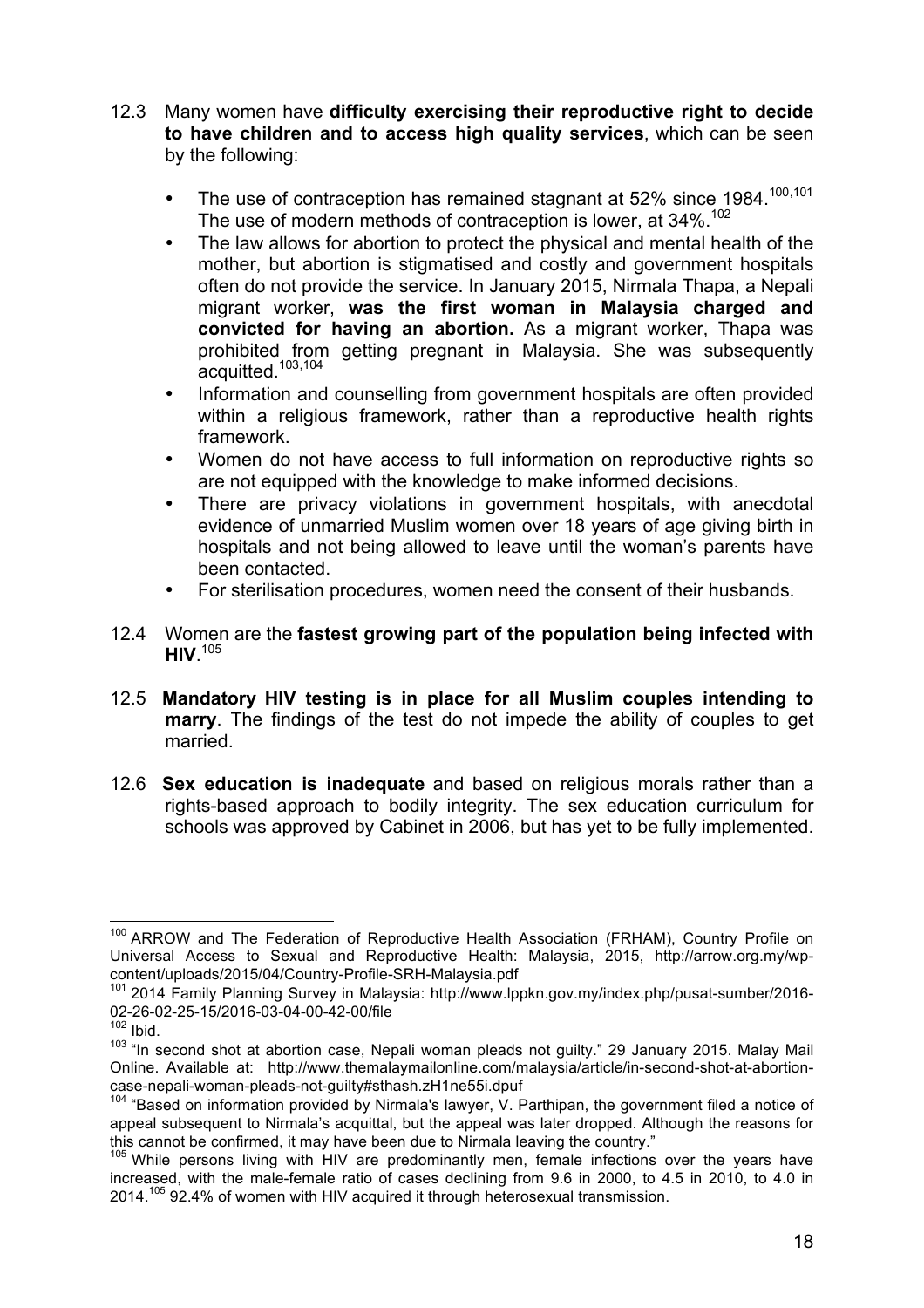The government banned a children's educational book on human reproduction in February 2012 on the grounds that it would corrupt moral values.<sup>106</sup>

- 12.7 Raids on entertainment venues are common. **The presence of condoms can be used as evidence against an individual and works against ensuring**  and protecting public health.<sup>107</sup> This hinders people from practising safe sex.
- 12.8 **Access to health care is limited for some groups of women**, including refugee women, indigenous women, migrant women, transgender women, and female prisoners – including pregnant women<sup>108</sup> and transgender women.<sup>109</sup>

## **Article 13: Social and economic rights**

- 13.1 The government spends very little on benefits  $110, 111$  and disadvantaged women often cannot access welfare assistance from the state as they are unaware of such aid or they are deemed ineligible based on current unrealistic poverty line income levels.<sup>112</sup>
- 13.2 Non-citizen wives of Malaysian husbands face difficulty in opening individual bank accounts, leaving them economically dependent on their husbands.
- 13.3 Non-citizen spouses who wish to purchase housing/property are subjected to foreign investment directives and to limitations on property purchase or ownership, which currently is at a floor of RM1 million and in some states up to RM2 million and RM3 million, which is cost-prohibitive for middle and lower-

<sup>&</sup>lt;sup>106</sup> According to the 2014 Population and Health Survey, (Laporan Penemuan Utama KPKM-5 : http://www.lppkn.gov.my/index.php/pusat-sumber/2016-02-26-02-25-15/2016-03-04-00-42-00/file) only 45% of people surveyed had knowledge about contraceptives. This statistic was even lower within the 13-17 age bracket, where only 38.4% of people surveyed had knowledge about contraceptives. The consequences of these statistics are reflected in the increasing rate of teenage pregnancy, where a 300% increase was recorded between 2010 and 2012. (http://www.mmgazette.com/oh-dear-impregnant-dr-john-teo/)

<sup>&</sup>lt;sup>107</sup> "Health-Malaysia: Condom Taboo Hampers Fight Against Hiv." Inter Press Service News Agency. 24 May 2007. Available At: Http://Www.Ipsnews.Net/2007/05/Health-Malaysia-Condom-Taboo-Hampers-Fight-Against-Hiv/

<sup>&</sup>lt;sup>108</sup> The Human Rights Commission of Malaysia, SUHAKAM, conducted a nationwide survey on the right to health in prison. Among the survey's findings was that there is a need to provide prenatal and postpartum care and treatment for female prisoners. (See "Suhakam: Give mothers in prison proper healthcare, child support." Free Malaysia Today. 30 May 2017. Available at: http://www.freemalaysiatoday.com/category/nation/2017/05/30/suhakam-give-mothers-in-prisonproper-healthcare-child-support/)

<sup>109</sup> The Human Rights Commission of Malaysia (SUHAKAM) conducted a nationwide survey on the right to health in prison, and observed that there is no standardised policy concerning the placement of transgender persons in prisons. SUHAKAM noted that although the number of transgender prisoners in Malaysia is low, these individuals are at a substantially elevated risk of suffering from assault or self-harm. (See "Suhakam calls for SOP on transgender prisoners." Free Malaysia Today. 30 May 2017. Available at: http://www.freemalaysiatoday.com/category/nation/2017/05/30/suhakam-calls-forsop-on-transgender-prisoners/)

 $110$  "Welfare will not bankrupt Malaysia." Free Malaysia Today.  $17<sup>th</sup>$  July 2013. Available at: http://www.freemalaysiatoday.com/category/opinion/2013/07/17/welfare-will-not-bankrupt-malaysia/  $111$  "RM1.4bil allocation for elderly, disabled and single mothers." New Straits Times. 24 March 2012.

<sup>112</sup> Unpublished paper by Prema Devaraj, Women's Centre for Change (WCC), Penang, 2010.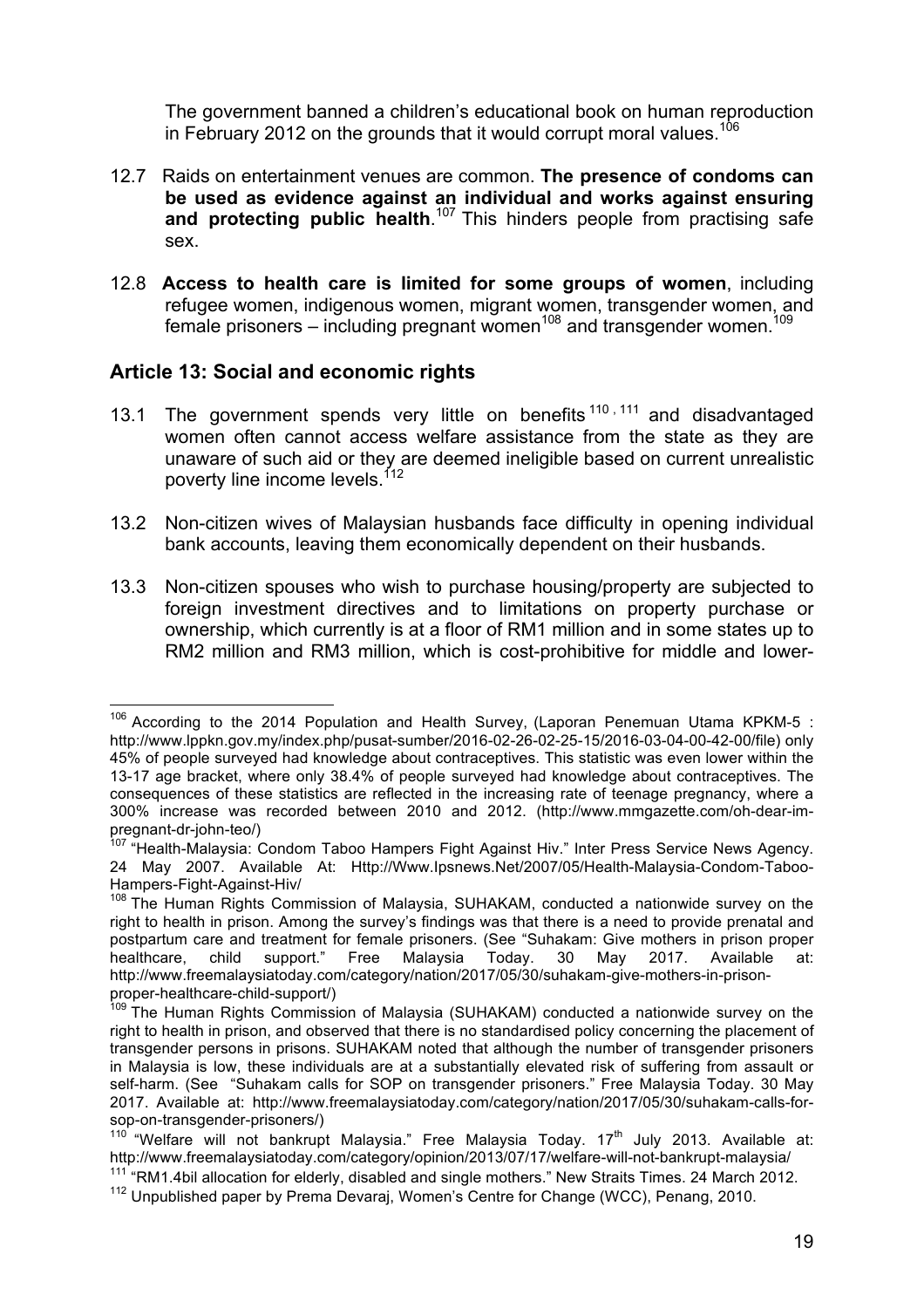income families and also results in many non-citizen wives not having the ability to purchase or own property.

#### *Critical questions*

Q19. Does the Government plan to create exceptions for foreign spouses of Malaysians from overarching policy and regulations governing foreigners, in the interest of their Malaysian families and their social and economic wellbeing?

## **Article 14: Rural women**

- 14.1 The representation of women in village committees is very low.<sup>113</sup>
- 14.2 Penan communities in Sarawak experience a denial of their rights to land and access to services. Many are dependent on the logging companies to provide basic services, such as transport. Women and girls are particularly vulnerable and have experienced abuse. A National Task Force was formed and a report produced with some economic remedies proposed, but redress for the abuse is limited.<sup>114</sup>
- 14.3 Due to poor infrastructure such as roads many settlements/villages/ longhouses are not easily accessible in rural parts of peninsular and east Malaysia, and as a result school attendance is irregular,  $115$  and girls are put at risk of sexual abuse and other forms of violence.<sup>116</sup> This results in a high school dropout rate for girls.<sup>117</sup>
- 14.4 There is a lack of consistent and planned skills training for rural women.
- 14.5 Women are not represented in decision-making with regard to rural projects.

## **Article 15: Equality in the law**

- 15.1 The law treats women unequally to men, for example:
	- 15.1.1 The Penal Code and state *Syariah* laws criminalise "enticing a married woman," perpetuating a view that women are the property of their husbands.

<sup>&</sup>lt;sup>113</sup> In 2009, out of the 15,460 committees throughout the country, only 161 committees had a woman chairperson, which equates to 1 per cent. (Data from the Malaysian National Council of Women's Organisations (NCWO))

<sup>114 &</sup>quot;What has been done for the Penan women since the National Task Force report?" Penan Support Group. 26 June 2013. Available at: http://www.wao.org.my/news\_details.php?nid=298&ntitle=What+has+been+done+for+the+Penan+wo men+since+the+National+Task+Force+report

<sup>&</sup>lt;sup>115</sup> "Orang asli issues: Access to education still difficult." The Star Online. 24 March 2015. Available at: http://www.thestar.com.my/lifestyle/family/features/2015/03/24/orang-asli-issues-access-to-educationstill-difficult/#RbMf6ErIYeUkj2e4.99

<sup>&</sup>lt;sup>116</sup> NGO service provider's report

<sup>&</sup>lt;sup>117</sup> "Orang asli issues: Access to education still difficult." The Star Online. 24 March 2015. Available at: http://www.thestar.com.my/lifestyle/family/features/2015/03/24/orang-asli-issues-access-to-educationstill-difficult/#RbMf6ErIYeUkj2e4.99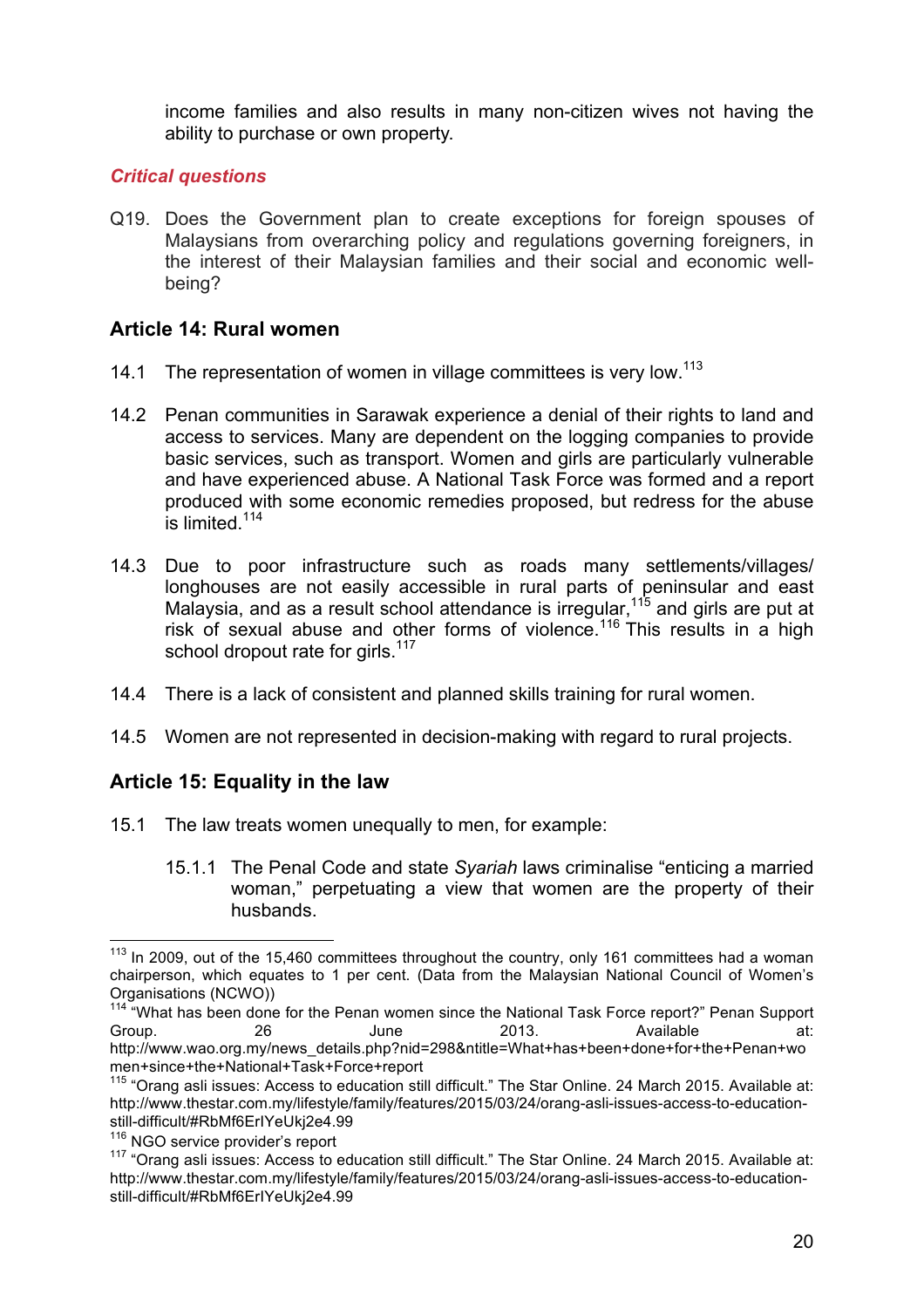- 15.1.2 Most states have Syariah evidence laws equating the testimony of two female witness' to that of one male witness.<sup>118</sup>
- 15.1.3 Laws discriminate against women on the basis of their gender identity, gender expression, and sexual orientation.
- 15.1.4 Malaysian mothers to children born overseas do not have the same rights to confer their citizenship to their children as fathers.

#### **Article 16: Marriage and family relations**

- 16.1 In 2005, Parliament passed the Islamic Family Law (Federal Territories) (Amendment) Act 2005, which contained several provisions discriminatory to women. The then Prime Minster noted the concerns of women's groups and stated that further amendments may be made to the law to remove the discriminatory elements.119 To date, these amendments have not been tabled in Parliament.
- 16.2 A dual legal system governs Muslim and non-Muslim personal laws separately and Article 121(1A) of the FC excludes the civil courts from hearing matters relevant to the *Syariah* Courts or involving Muslim parties (and vice versa). This has created much difficulty for parties especially in cases when a husband converts to Islam. The conflicting jurisdictions have far reaching effects on guardianship and custody of children, maintenance, the religious conversion of children, inheritance and funerary rights of the deceased spouse.<sup>120</sup>
- 16.3 Women and men in Malaysia do not share the same rights in marriage. Polygamy is still permitted for Muslim men. Women are discriminated against with regard to guardianship of children and may lose maintenance when deemed disobedient to their husbands.
- 16.4 **Child marriage is still legally permitted in Malaysia**, despite the fact that the government has removed its reservation to Article 16(2) of CEDAW.<sup>121</sup>
- 16.5 Children born within six months of the date of marriage are considered 'illegitimate' and are not allowed to carry the name of the father. In such cases, custody and maintenance of the child appertains exclusively to the

<sup>&</sup>lt;sup>118</sup> Section 86 of the Syariah Court Evidence (Federal Territories) Act 1997.<br><sup>119</sup> A committee was established to amend the legislation, and consensus was reached on the removal of the discriminatory elements. These amendments were then sent to the Malaysian Council of Rulers for review by religious authorities. These amended laws are now with the Department of Islamic Development Malaysia (*Jabatan Kemajuan Islam Malaysia* (JAKIM).

<sup>120</sup> The Federal Court's decision in the case of *Viran Nagapan v Deepa Subramaniam* confirmed that regardless of such conversion, all issues arising out of a civil marriage must be settled according to civil law, and not state Islamic law enactments,<sup>120</sup> since the marriage was solemnised or registered under civil law. Legislation should be amended and adopted as needed so that all relevant laws are made consistent with the Federal Court's decision in *Viran Nagapan v Deepa Subramaniam*, which is based on the separate jurisdictions set out in our Federal Constitution.

<sup>&</sup>lt;sup>121</sup> Family law for non-Muslims permits the marriage of girls aged 16 years with the consent of the state government's Chief Minister. For Muslim girls, marriage below 16 (without any minimum) is permitted with the consent of a court.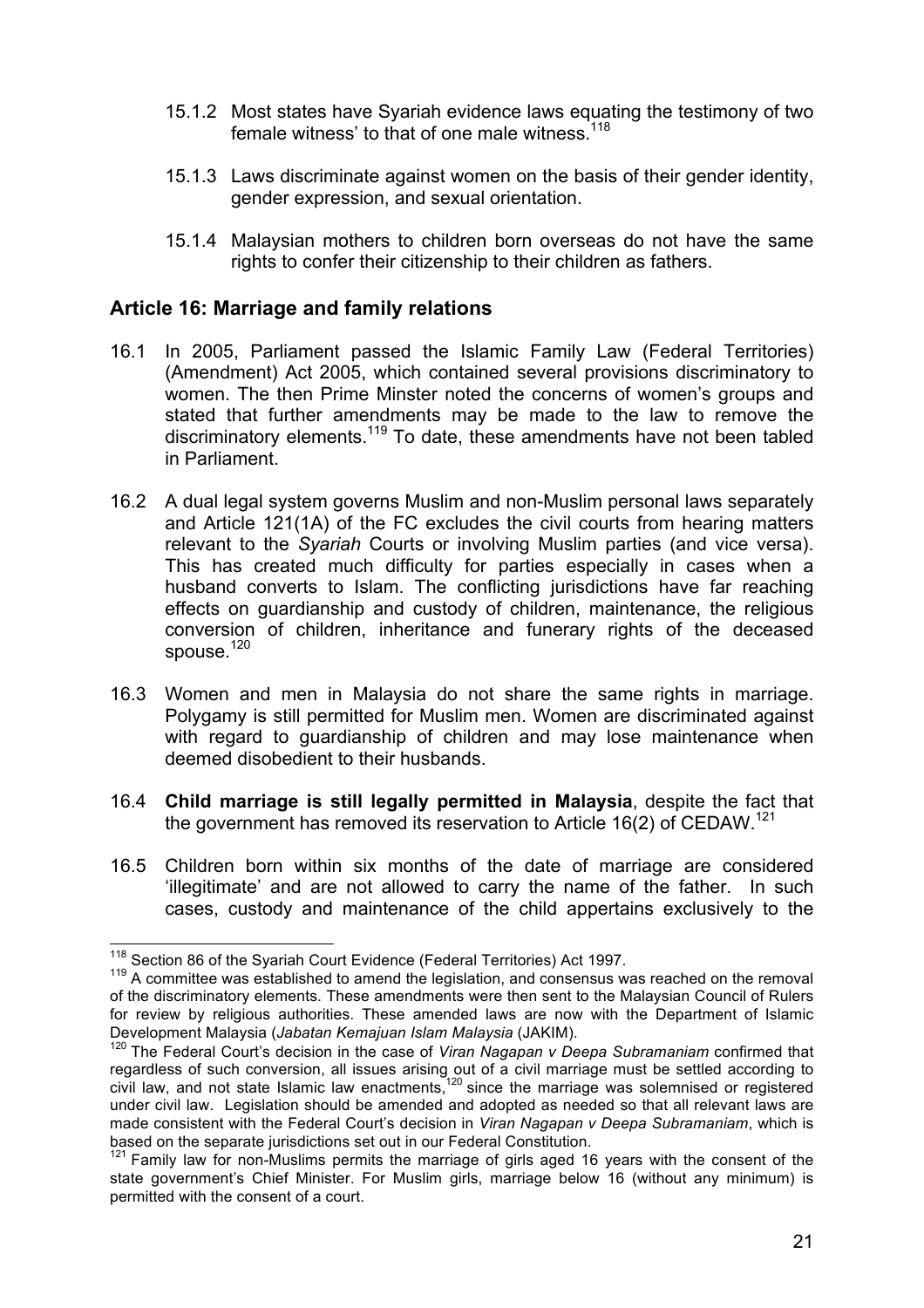mother and her relations, while the father has no rights to the child and vice versa<sup>122</sup>

#### *Critical questions*

Q20. When there is a difference of opinion about minimum age of marriage within the Muslim community and strong calls for reform, why is the government allowing for this issue to be decided based only on interpretations of Muslim family law by some groups, rather than using a best-interests-of-the-child framework?

#### **General Recommendation 19: Violence against women**

- 19.1 **Although the Domestic Violence Act 1994 (DVA) has been in operation since 1996, the implementation of this law has been poor. For example:**
	- 19.1.1 **Obtaining an Interim Protection Order against a perpetrator of domestic violence may take anywhere between 24 hours and 3 months.**
	- 19.1.2 The implementation of the legislation is inconsistent across states and case outcomes are largely dependent on the discretion of the police, the welfare department, and courts.
	- 19.1.3 Protection orders under the DVA are requested by DPPs less than 30% of the time.  $123$
- 19.2 In 2011, amendments to the DVA were passed by Parliament. The **definition of domestic violence was expanded to include "psychological abuse, including emotional injury."** While this is a positive amendment, many other problems remain with the legislation. Additional positive amendments were brought to Parliament in 2017, but still leave some gaps, including the protection of non-married intimate partners under the act.<sup>12</sup>
- 19.3 Ensuring access to justice and upholding the rights of victims, especially in cases of sexual crimes, remains inconsistent, with existing procedures being poorly utilised.<sup>125</sup>
- 19.4 Stalking has not been criminalised in Malaysia.<sup>126</sup>

<sup>&</sup>lt;sup>122</sup> Sections 80 and 85 of the Islamic Family Law (Federal Territories) (Amendment) Act 2005.

<sup>&</sup>lt;sup>123</sup> This suggests that DPPs are not adequately versed in the DVA and the protections available for the victims they represent. (See "Consultation Proceedings: National Consultation on the Rights of Vulnerable Witnesses in Court." Page 38. 10 September 2015. Women's Centre for Change.)

Vulnerable Witnesses in Court. Tage 38. 10 September 2018. We contribute the Dewan Rakyat in April<br><sup>124</sup> The Domestic Violence (Amendment) Bill 2017 was tabled for reading in the Dewan Rakyat in April 2017, and is planned to be passed in the Dewan Rakyat in July 2017.

 $125$  A survey conducted in five states of watching brief lawyers representing crime survivors, prosecutors, and the lower courts indicated that Victim Impact Statements, provided for in Section 183A of the Criminal Procedure Code, are used in only 40% of cases, while compensation for victims is only given in 25% of cases. (See "Consultation Proceedings: National Consultation on the Rights of Vulnerable Witnesses in Court." 10 September 2015. Women's Centre for Change.)

<sup>&</sup>lt;sup>126</sup> The principle of stalking is already recognised in the Domestic Violence Act through protection orders; however, a person should not need to obtain a protection order to be protected from stalking.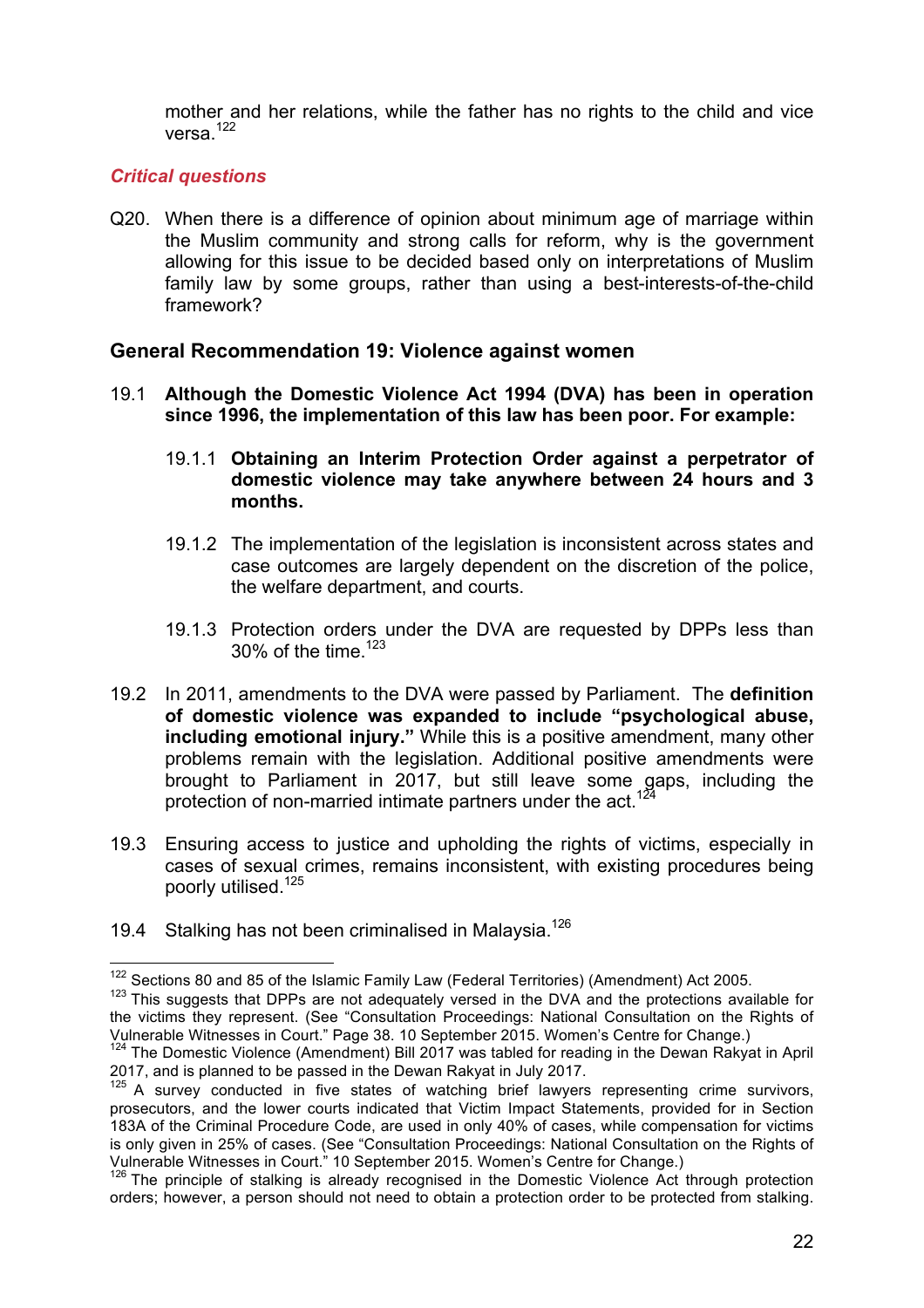- 19.5 **Cases have emerged introducing a disturbing notion that victims of statutory rape can be married off to their rapists, subjecting them to a lifetime of rape, while the rapists are subsequently exonerated of any crime.**<sup>127</sup> An MP and former Syariah judge went as far as to suggest that child victims of rape *should* marry their rapists to avoid social problems and lead a better life.<sup>128, 129</sup>
- 19.6 **Marital rape is not a criminal offence**. An exception remains in Section 375 of the Penal Code, which states "Sexual intercourse by a man with his own wife by a marriage which is valid under any written law for the time being in force, or is recognized in Malaysia as valid, is not rape."<sup>130</sup>
- 19.7 According to Section 377C of the Penal Code, **rape with an object is not considered rape** – it is considered sex "against the order of nature."
- 19.8 **The State carries out violence against women as punishment for crimes under** *Syariah* **law**. <sup>131</sup> For example, women found guilty of *musahaqah* (lesbianism) can be punished by whipping.<sup>132</sup>
- 19.9 **Trans women report high levels of violence, including harassment, hate crimes, and murder.** Violence and harassment towards trans women are carried out by state (police, state Islamic departments) and non-state actors alike. Between 2007-2017, at least 12 murders of trans women were reported in the media, including two in 2017 alone. In these cases, the trans women were subjected to brutal violence, including being beaten to death with a

<sup>&</sup>lt;u> 2002 - Andrea San Andrea San Andrea San Andrea San Andrea San Andrea San Andrea San Andrea San Andrea San An</u> Furthermore, the DVA does not cover violence between intimate partners, these individuals would not be able to access even the limited protections of the DVA.

<sup>&</sup>lt;sup>127</sup> In one such case, Nor Fazira Saad (12 years old) was raped by Mohd Fahmi Mohamed Alias (19 years old). Fazira was married to Fahmi after being raped by him. Initially, the public prosecutor had retracted the charge of statutory rape on the basis that the victim was married to the perpetrator. However, after a public outcry, led by women and child rights organisations, the charge was reinstated. The perpetrator was found guilty of statutory rape. Nevertheless the status of their marriage remained intact. (See "Activists slam marriage of 12-year-old." Free Malaysia Today. 23 November 2012. Available at: http://www.freemalaysiatoday.com/category/nation/2012/11/23/activistsslam-marriage-of-12-year-old-in-malaysia/ and "Marriage cannot drop rape charges." The Malaysian Times. 29 November 2013. Available at: http://www.themalaysiantimes.com.my/marriage-cannot-droprape-charges/)

<sup>&</sup>lt;sup>128</sup> "Rape victims should marry their rapists, Malaysian MP tells parliament." The Guardian. 5<sup>th</sup> April 2017. Available at: https://www.theguardian.com/world/2017/apr/05/victims-should-marry-their-rapistsmalaysian-mp-tells-parliament

 $129$  "Women's group: A life of rape for victims who marry rapists."  $5<sup>th</sup>$  April 2017. Malay Mail Online. Available at: http://www.themalaymailonline.com/malaysia/article/womens-group-a-life-of-rape-forvictims-who-marry-rapists

 $130$  In 2006, a new offence, 375A in the Penal Code was introduced. However, this amendment is problematic as the offence criminalises the harm or fear of harm to the wife in the lead up to sex, rather than the act of rape itself, and carries a much lower sentence compared to rape.

<sup>131</sup> In 2009, Kartika Sari Dewi Shukarno was sentenced by the Pahang *Syariah* Court to six strokes of the *rotan* for drinking beer in a hotel nightclub two years previously (the caning sentence was later commuted to a community service order). In 2010, three women were caned for engaging in illicit sex.

 $132$  Six states in Malaysia impose maximum fines of RM 3,000, three years of imprisonment, and six strokes for *musahaqah*,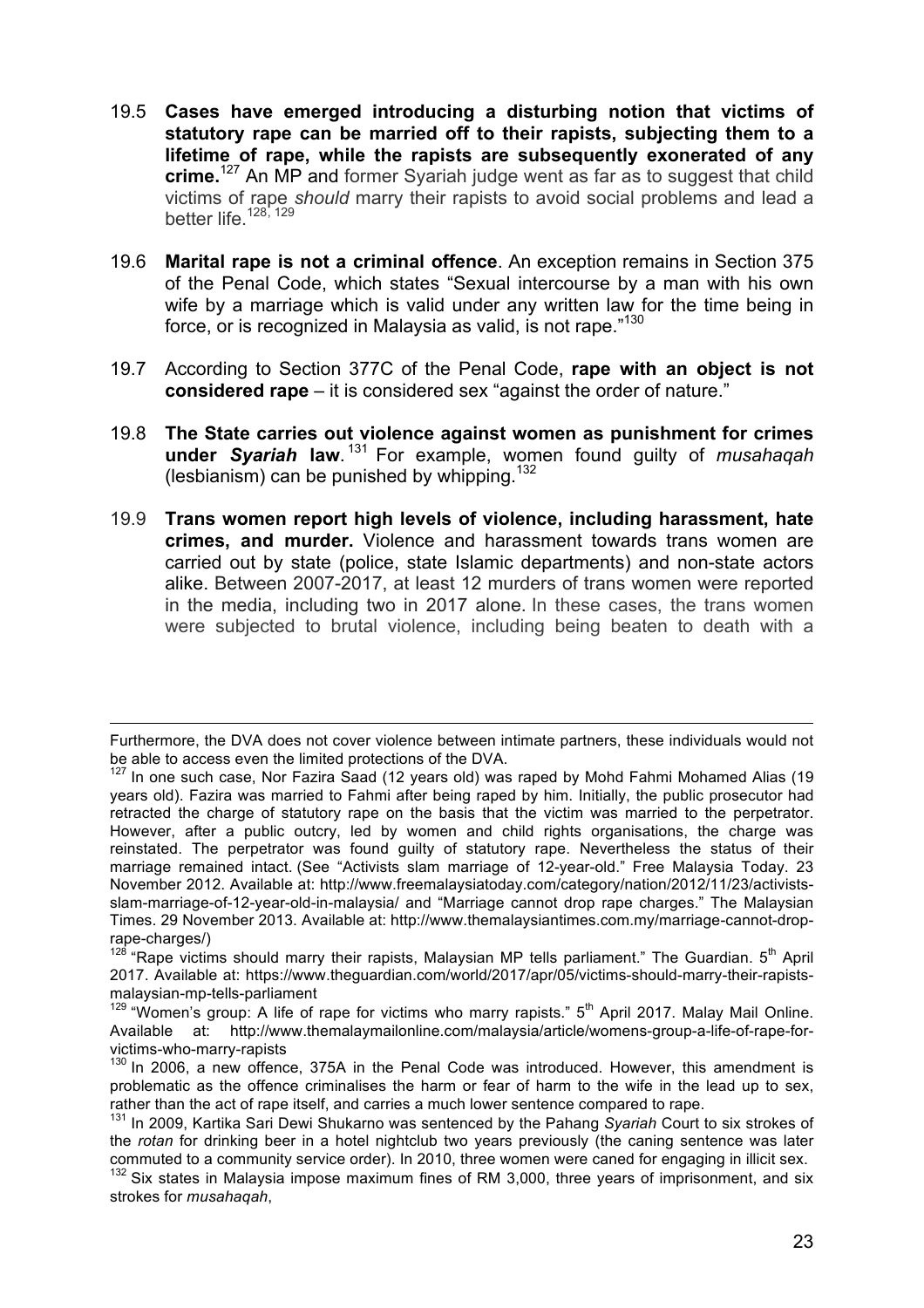hammer, strangled, gagged, stabbed multiple times, physically assaulted, pushed from a building, and drowned in a water retention pond.<sup>133</sup>

19.10 **Online gender-based violence (GBV) is a growing area of concern.** Although there is little data on the frequency and forms of online GBV in Malaysia, reported instances include distribution of intimate photos or videos without consent; harassment (women receiving insulting messages via text or social media);<sup>134</sup> stalking; dissemination of private information; identity theft; hate speech; and rape and death threat/violence.<sup>135,136</sup>

#### *Critical questions*

Q21. Increased training of police and other state responders, both with regard to their obligations under the law as well as gender sensitivity, can improve response and implementation of existing laws on VAW. Does the government have an action plan, including allocating more resources to law enforcement, to address VAW?

#### **General Recommendation 26: Migrant women workers**

26.1 Migrant domestic workers are denied the same rights afforded to all other workers under Malaysia's Employment Act 1955, including rest days, maternity benefits, and regular hours of work. In 2014, the Ministry of Human Resources drafted 'Regulations (Terms & Conditions of Employment) of Domestic Servants 2014.' However, the Regulations did not adequately protect the rights of domestic workers, who are uniquely vulnerable to abuse and labour rights violations. In May 2014, the Domestic Workers Campaign

<sup>&</sup>lt;sup>133</sup> "Justice For Sameera – Ensure Thorough Investigation & Hold Perpetrators Accountable." Justice For Sisters. 3 March 2017. Available At: Https://Justiceforsisters.Wordpress.Com/2017/03/03/Justice-For-Sameera-Ensure-Thorough-Investigation-Hold-Perpetrators-Accountable/

<sup>&</sup>lt;sup>134</sup> Participants of #WomensMarchKL, held in conjunction to International Women's Day on 11 March 2017 were under attack on Twitter as they share comments and contents online. These 'troll' messages are harmful and constitute gender-based violence, more so when they occur in mass quantity; they include anything from sending constant derogatory and belittling messages, and threats. <sup>135</sup> In January 2017, a Facebook page titled "Thaipusam Spraying Group" posted threats to spray paint

on women purpoted to be "inappropriately dressed" at Thaipusam event. Pictures depicting the back of women donning different sarees with a comment: "Advance warning to Hindu female patrons coming to Thaipusam festival, beware of being sprayed with aerosal paint if found inappropriately dressed." (See "Group warned against spraying women on Thaipusam." Free Malaysia Today. 9 January 2017. Available at: http://www.freemalaysiatoday.com/category/nation/2017/01/09/groupwarned-against-spray-painting-women-on-thaipusam/)

<sup>&</sup>lt;sup>136</sup> In March 2015, Malaysian radio BFM posted a video called "Does hudud fill our rice bowls?" In the video, reporter Aisyah Tajuddin questioned the proposal by Pan-Malaysian Islamic Party (PAS) to implement hudud law in the state of Kelantan.Some Internet users made rape and murder threats against Aisyah. "Burn her alive," wrote a Facebook user called Hairul Azzua. Facebook user called Inche Oleh wrote: "Wait till I rape you, woman." A YouTube user called Khairul Azri said: "If I see you in front of me, I'll shoot you in the head." ("BFM journalist gets rape threats over video questioning hudud." Malay Mail Online. 20 March 2015. Available at: http://www.themalaymailonline.com/malaysia/article/bfm-journalist-gets-death-rape-threats-over-videoquestioning-hudud)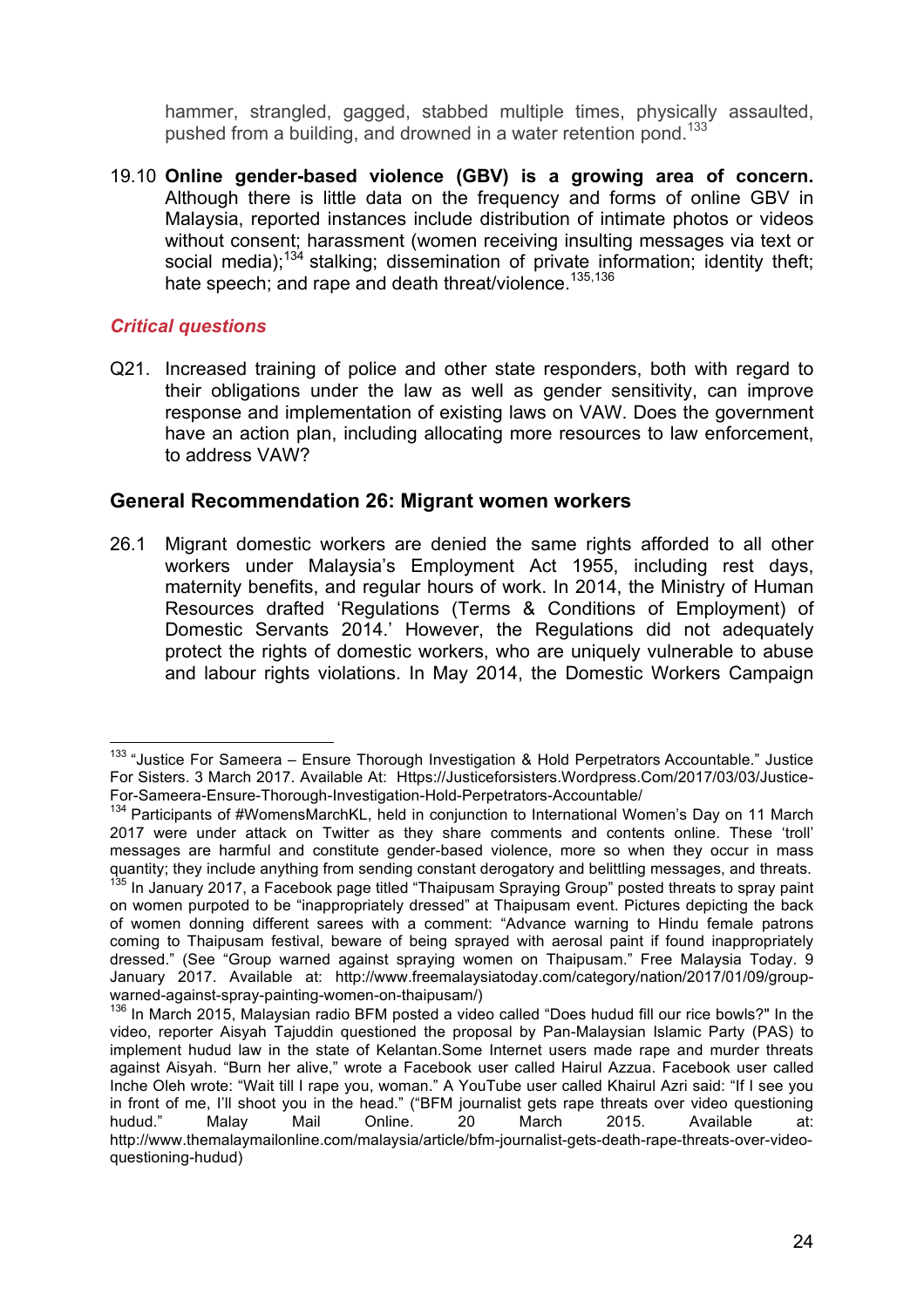Coalition provided detailed recommendations to address gaps in the Regulations; however the government put these regulations on hold.<sup>137</sup>

## **General Recommendation 28: State obligation to eliminate all forms of discrimination against all women**

- 28.1 The CEDAW framework of equality and non-discrimination has not been implemented into domestic legislation, which in turn has implicitly condoned continued discrimination in many areas of women's lives. The impact of this discrimination is greater on some areas of women's human rights, such as women's sexuality rights, including the right to sexual behaviour and practices, and the right to sexual identity and relationships. Women who are transgender, or who identify as lesbian or bisexual, face discrimination in many areas of their lives based on their sexual orientation or gender identity, which challenges the heteronormative and gender binary ideology of the state. For example:
	- The judiciary, legal professiononals, the police, Islamic religious affairs department officers, and State authorities **do not have adequate knowledge on the right to equality and non-discrimination** so that the human rights of trans people and women in same-sex partnerships are respected, protected and promoted.
	- There is **no avenue for redress for victims of discrimination and violence on the basis of sexual orientation and gender identity**.
	- Section 21 of the Minor Offences Act 1955 allows for women and trans people to be charged for **indecent behaviour**.
	- The Penal Code **criminalises consensual sex "against the order of nature."**
	- State *Syariah* laws **criminalise consensual sexual relations between women** and **'cross-dressing**.'

## **General Recommendation 32: On the gender-related dimensions of refugee status, asylum, nationality and statelessness of women**

32.1 The government continues to detain women and children asylum seekers and refugees in poor conditions, subjecting them to risk of harm including infectious diseases and death. **Female detainees are subject to sexual and GBV, <sup>138</sup> other forms of abuse, poor sanitation, and a lack of adequate** 

<sup>&</sup>lt;sup>137</sup> In May 2017, the Ministry of Human Resources launched Guidelines and Tips for Employers of Foreign Domestic Helpers, which was devised with the ILO and contains information on laws and best practices related to recruitment and employment of foreign domestic workers. Although select NGOs were initially consulted on the Guidelines, there was no opportunity for NGO input into the final draft. (See "Guidelines, Tips For Employers Of Foreign Domestic Workers Launched." Malaysiandigest.com. 25 May 2017. Available at: http://malaysiandigest.com/news/677387-guidelines-tips-for-employers-offoreign-domestic-workers-launched.html). Furthermore, although the initiative by the government is welcomed, these Guidelines, which are not legally-binding, are not effective for better protection of domestic workers.

<sup>&</sup>lt;sup>138</sup> Erica Holzaepfel and Diane Paul through Social Impact, Inc on behalf of the United States Department of State, *Evaluation Report: Evaluating the Effectiveness of Gender Based Violence Prevention Programs with Malaysia,* (2013) available at: http://www.ecoi.net/file\_upload/1226\_1441694758\_233056.pdf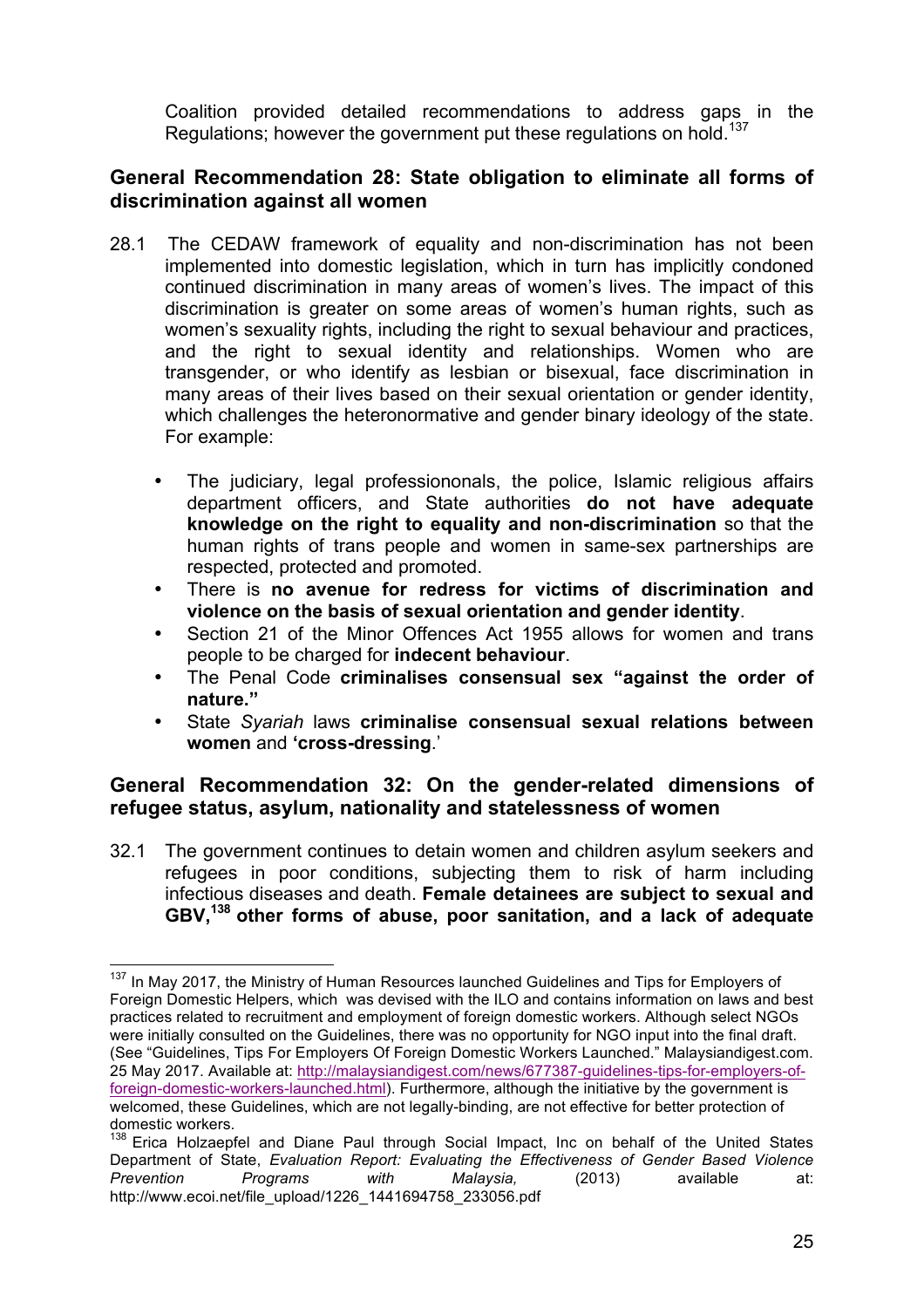**food, water,139 and medical care.140** Even pregnant and lactating women are detained and lack access to facilities and services appropriate to their needs.<sup>141</sup> Of particular concern is the arrest and detention of undocumented asylum-seeker and refugee women who have just given birth, and the detention of girls, either unaccompanied or with their family members.

- 32.2 Asylum seeker and refugee women continue to be denied legal status in Malaysia.<sup>142,143</sup> This lack of legal status exacerbates the vulnerability of these women in many ways, including by limiting their ability to access justice and treatment for SGBV; precluding lawful access to the labour market, which forces these women into the informal labour market and makes them more susceptible to SGBV, withheld wages, and unsafe working conditions; restricting their access to healthcare as a result of being charged at the foreigner's rate or due to fear of arrest and detention when travelling to treatment centres; and curbing access to formal education through the publicschool system.
- 32.3 Formal legal aid continues to be unavailable to asylum seekers and refugee women who are over the age of 18 and wish to access the justice system for SGBV or other crimes committed against them.

## *Critical questions*

Q22. Given that granting asylum seeker and refugee women legal status would alleviate many of the vulnerabilities and protection risks these women face in the form of poverty, detention, exploitation and SGBV, lack of access to justice, employment and lack of affordable healthcare, why has the government not yet adopted or implemented a policy to adopt effective measures for improving the protection of refugee women (pursuant to Article IV of the Final Text of the AALCO's 1966 Bangkok Principles on the Status and Treatment of Refugees as adopted on 24 June 2001 at the AALCO's 40th Session in New Delhi, India) including granting legal status, and what is the government's plan to do so?

<sup>&</sup>lt;sup>139</sup> Report of the Special Rapporteur on the right of everyone to the enjoyment of the highest attainable standard of physical and mental health, Dainius Pūras; Addendum; Visit to Malaysia (19 November-2 November 2014) [A/HRC/29/33/Add.1]; available at: https://documents-ddsny.un.org/doc/UNDOC/GEN/G15/087/06/PDF/G1508706.pdf?OpenElement

 $140$  Ibid.

 $141$  Ibid.

<sup>&</sup>lt;sup>142</sup> Malaysia, as Member State of the Asian-African Legal Consultative Organisation (AALCO), should be guided by the *Final Text of the AALCO's 1966 Bangkok Principles on the Status and Treatment of Refugees* as adopted on 24 June 2001 at the AALCO's 40th Session in New Delhi, India [5]. The Bangkok Principles set out to inspire Member States to enact national legislation for the Status and Treatment of Refugees and provide a guide to deal with refugee matters.

<sup>143</sup> Asia-African Legal Consultative Organization (AALCO), *Bangkok Principles on the Status and Treatment of Refugees* ("Bangkok Principles), 31 December 1966. Available at: http://www.refworld.org/docid/3de5f2d52.html

*Nb:* The Revised Bangkok Principles are declaratory and non-binding in character and aim inter alia at inspiring Member States for enacting national legislation for the Status and Treatment of Refugees and as a guide to deal with the refugee problems (see *"Bangkok Principles"*, pg. 6, *emphasis own*).